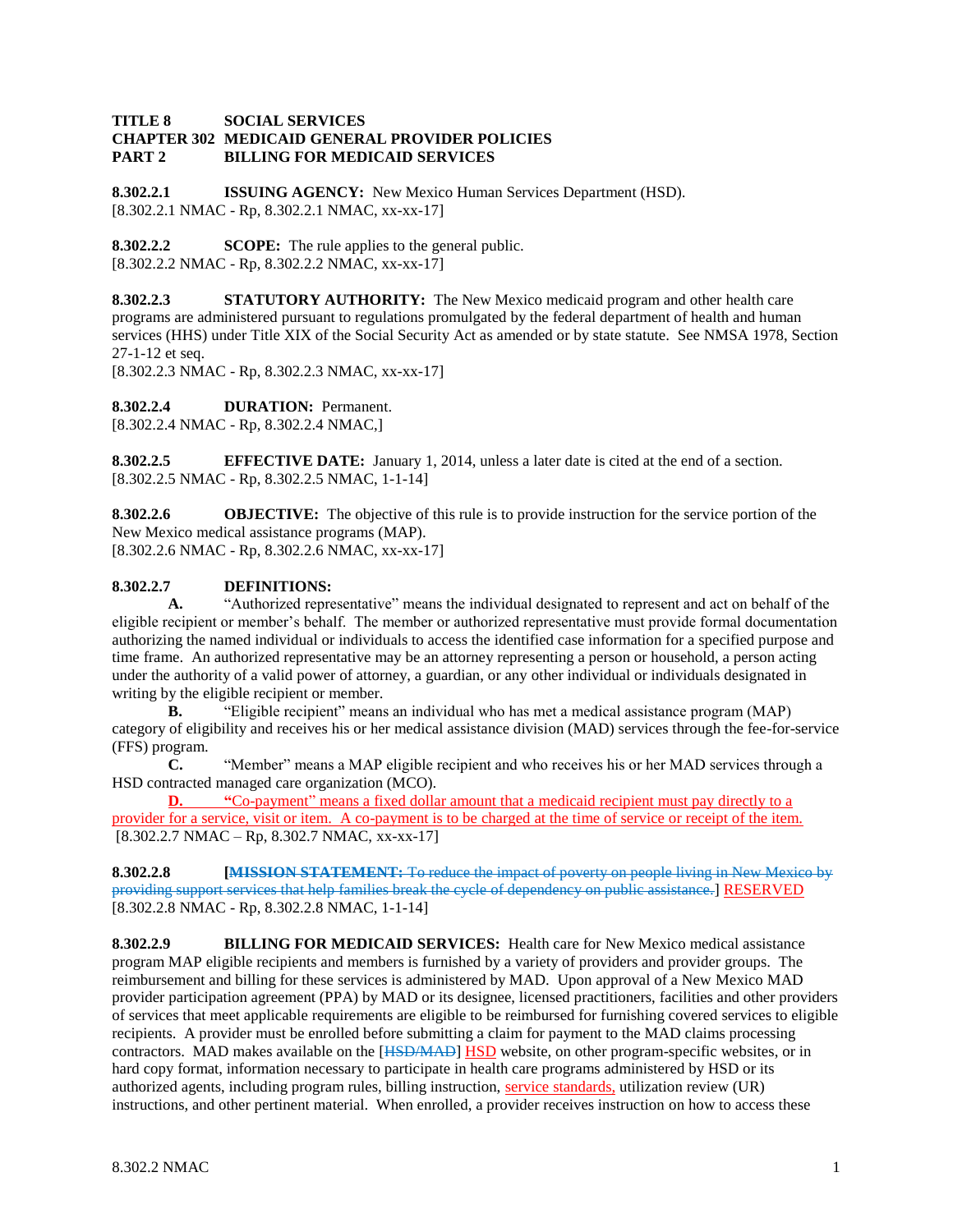documents. It is the provider's responsibility to access these instructions, to understand the information provided and to comply with the requirements. MAD makes available on the [MAD] HSD website, on other program specific websites, or in hard copy format, information necessary to participate in health care programs administered by HSD or its authorized agents, including program rules, billing instructions, service standards, UR instructions, and other pertinent material. To be eligible for reimbursement, a provider must adhere to the provisions of the MAD PPA and all applicable statutes, regulations, rules, billing instructions, service standards, UR instructions, and executive orders. MAD or its selected claims processing contractor issues payments to a provider using electronic funds transfer (EFT) only. Providers must supply necessary information in order for payment to be made. See 8.308.14 NMAC for additional MCO provider responsibilities.

[8.302.2.9 NMAC - Rp, 8.302.2.9 NMAC, xx-xx-17]

#### **8.302.2.10 BILLING INFORMATION:**

**A. Billing for services:** MAD only makes payment to a provider or to the following individuals or organizations for services:

**(1)** a government agency or third party with a court order, based on a valid provider payment assignment; see 42 CFR Section 447.10(d)(e); or

**(2)** a business agent, such as billing service or accounting firm that provides statements and receives payment in the name of the provider; the agent's compensation must be related to the cost of processing the claims and not based on a percentage of the amount that is billed or collected or dependent upon collection of the payment.

**B. Billing for services from group practitioners or employers of practitioners:** MAD may make payments to a group practice and to an employer of an individual practitioner if the practitioner is required to turn over his fees to the employer as a condition of employment. See 42 CFR 447.10(g) (2) (3). MAD may make payments to a facility where the services are furnished or to a foundation, plan, or similar organization operating as an organized health care delivery system if the facility, foundation, plan, or organization is required by contract to submit claims for an individual practitioner.

**C. Billing for referral services:** A referring provider must submit to the provider receiving the referral, specimen, image, or other record, all information necessary for the provider rendering the service to bill MAD within specified time limits. An eligible recipient or their authorized representative or MAD is not responsible for payment if the provider rendering the service fails to obtain this information from the referring provider. Ordering, referring, prescribing, rendering and attending providers must participate in a MCO or the MAD (FFS) program, or otherwise be identifiable as a participating, out-of-network, or in-network provider for services, as determined by MAD.

**D. Hospital-based services:** For services that are hospital based, the hospital must provide MAP recipient eligibility and billing information to providers of services within the hospital, including professional components, hospital emergency room (ER) physicians, hospital anesthesiologists, and other practitioners for whom the hospital performs admission, patient registration, or the patient intake process. An eligible recipient, member or his or her authorized representative, or MAD is not responsible for payment if the hospital-based provider does not obtain this information from the hospital as necessary to bill within the specified time limits.

**E. Coordinated service contractors:** Some MAD services are managed by a coordinated service contractor. Contracted services may include behavioral health services, dental services, physical health services, transportation, pharmacy or other benefits as designated by the MAD. The coordinated service contractor may be responsible for any or all aspects of program management, prior authorization, (UR), claims processing, and issuance of remittance advices and payments. A provider must submit claims to the appropriate coordinated service contractor as directed by MAD.

**F. Reporting of service units:** A provider must correctly report service units.

**(1)** For current procedural terminology (CPT) codes or healthcare common procedural coding system (HCPCS) codes that describe how units associated with time should be billed, providers are to follow those instructions.

**(2)** For CPT or HCPCS for services for which the provider is to bill 1 unit per 15 minute or per hour of service, the provider must follow the chart below when the time spent is not exactly 15 minutes or one hour.

| time spent          | number of 15-minute units<br>that may be billed | number of 1-hour units that<br>may be billed |
|---------------------|-------------------------------------------------|----------------------------------------------|
| Less than 8 minutes |                                                 |                                              |
|                     | services that are in their                      | services that are in their                   |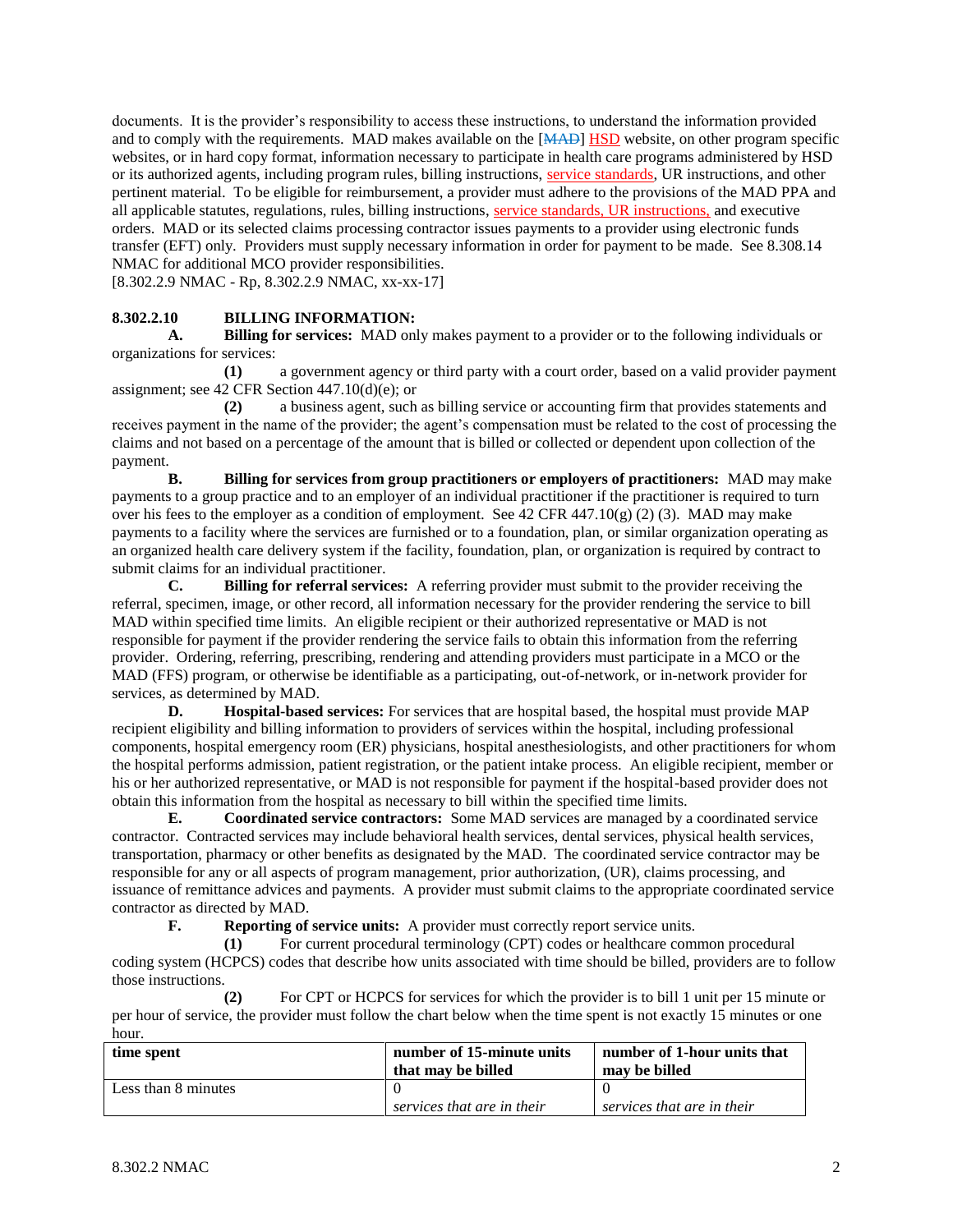|                               | entirety less than 8 minutes<br>cannot be billed. | entirety less than 8 minutes<br>cannot be billed |
|-------------------------------|---------------------------------------------------|--------------------------------------------------|
| 8 minutes through 22 minutes  |                                                   | .25                                              |
| 23 minutes through 37 minutes |                                                   |                                                  |
| 38 minutes through 52 minutes |                                                   | .75                                              |
| 53 minutes through 67 minutes |                                                   |                                                  |
| 68 minutes through 82 minutes |                                                   | 1.25                                             |
| 83 minutes through 97 minutes |                                                   | 1.5                                              |

**(3)** Only time spent directly working with an eligible recipient or member to deliver treatment services is counted toward the time codes.

**(4)** Total time spent delivering each service using a timed code must be recorded in the medical record of each eligible recipient or member. If services provided are appropriately described by using more than one CPT or HCPCS code within a single calendar day, then the total number of units that can be billed is limited to the total treatment time. Providers must assign the most units to the treatment that took the most time.

**(5)** The units for codes do not take precedence over centers for medicare and medicaid services (CMS) national correct coding initiative (NCCI).

**(6)** Anesthesia units must be billed according to 8.310.3 NMAC.

**(7)** Units billed by a home and community-based services waiver provider, a behavioral health provider, an early intervention provider, and all rehabilitation services providers must also follow the requirements of this section unless exceptions are specifically stated in published MAD program rules or provider billing instructions.

**G. Applying co-payments:** MAD requires co-payments for specific categories of medicaid beneficiaries for certain types of covered services. Some exemptions and limitations apply to the collection of copayments as set forth in Subparagraphs (2) and (3) below.

**(1**) The chart below summarizes the medicaid co-payment requirements. These requirements are detailed by co-payment type in Subparagraphs (7) through (12) below.

|                                 | children's health                                                                                      | working            | other adult               | other medicaid           |
|---------------------------------|--------------------------------------------------------------------------------------------------------|--------------------|---------------------------|--------------------------|
|                                 | <i>insurance</i>                                                                                       | disabled           | $group -$                 | categories               |
|                                 | program (CHIP)                                                                                         | <i>individuals</i> | category of               | all federal poverty      |
|                                 |                                                                                                        | (WDI)              | eligibility (COE)         | <u>levels (FPLs) and</u> |
|                                 |                                                                                                        |                    | 100                       | most COEs                |
|                                 |                                                                                                        |                    | <b>Beneficiaries</b> with |                          |
|                                 |                                                                                                        |                    | income greater than       |                          |
|                                 |                                                                                                        |                    | 100% of the federal       |                          |
|                                 |                                                                                                        |                    | poverty level (FPL)       |                          |
| <b>Outpatient office visits</b> | \$5/visit                                                                                              | \$5/visit          | \$5/visit                 | No co-payment            |
| <b>Inpatient hospital stays</b> | \$50/entire stay                                                                                       | \$50/entire stay   | \$50/entire stay          | No co-payment            |
| <b>Outpatient surgeries</b>     | \$50/procedure                                                                                         | \$50/procedure     | \$50/procedure            | No co-payment            |
| <b>Prescription drugs,</b>      | \$2/prescription                                                                                       | \$2/prescription   | \$2/prescription          | No co-payment            |
| medical equipment, and          |                                                                                                        |                    |                           |                          |
| medical supplies                |                                                                                                        |                    |                           |                          |
| Non-preferred                   |                                                                                                        |                    |                           |                          |
| prescription drugs              | \$8/prescription                                                                                       | \$8/prescription   | \$8/prescription          | \$8/prescription         |
| Non-emergency use of            | \$8/visit                                                                                              | \$8/visit          | \$8/visit                 | \$8/visit                |
| the hospital emergency          |                                                                                                        |                    |                           |                          |
| department                      | $\alpha$ and the contract of the state of the state of $\alpha$ and $\alpha$ and $\alpha$ and $\alpha$ |                    |                           |                          |

**(2)** Co-payments are not to be charged for the following exempt medicaid beneficiaries: **(a)** native Americans who are active or previous users of the Indian health service

(IHS), tribal 638 health programs, or urban Indian health programs, who are coded as native American in the eligibility and enrollment information technology (IT) system;

(i) the HSD income support division (ISD) identifies individuals as native American for purposes of co-payment exemptions.

(ii) self-attestation of these criteria is accepted by ISD without the requirement of additional verification.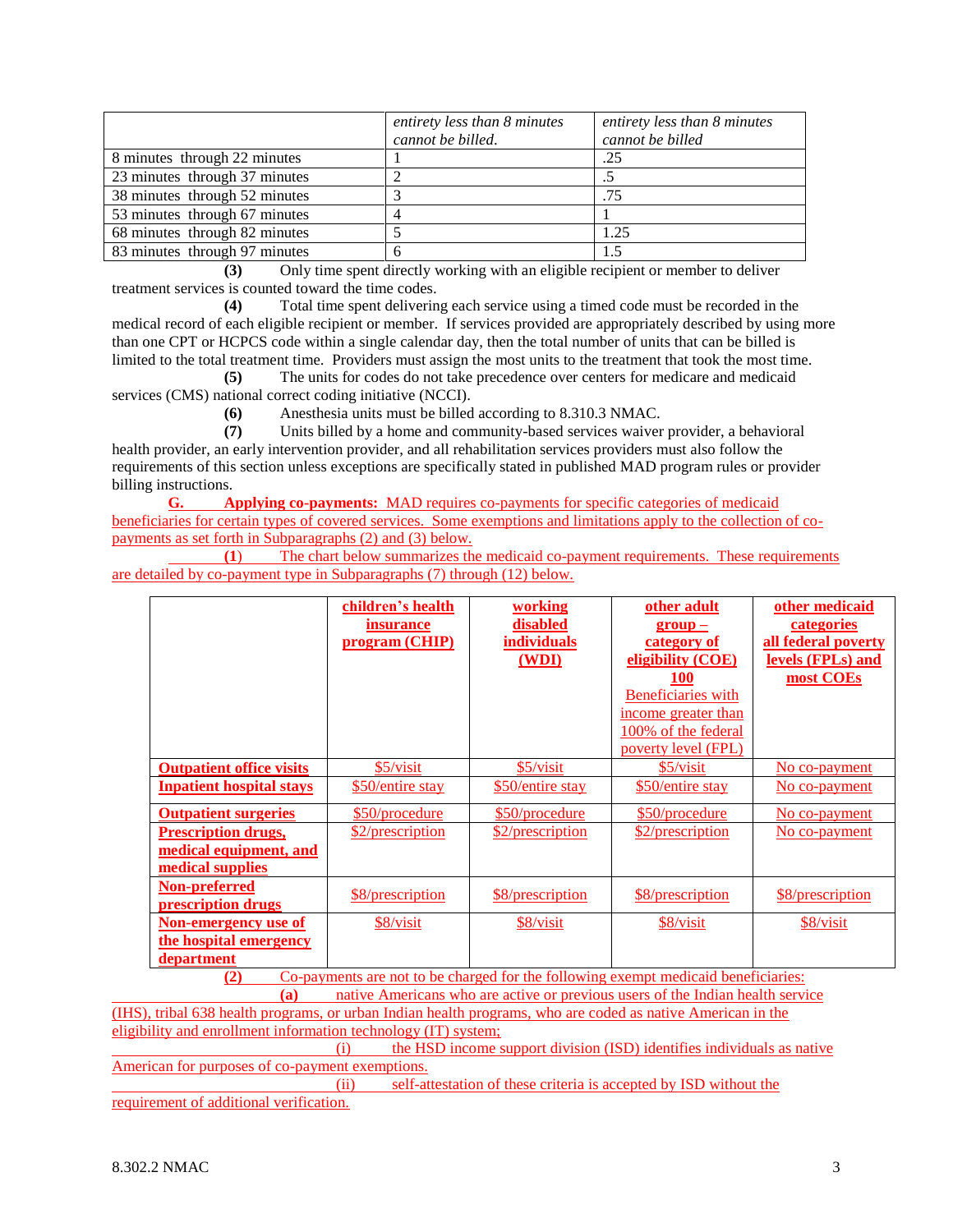| <b>(b)</b>                                               |                             | persons who are receiving care in an intermediate care facility for individuals                                    |
|----------------------------------------------------------|-----------------------------|--------------------------------------------------------------------------------------------------------------------|
| with intellectual disabilities (ICF-IID);                |                             |                                                                                                                    |
| (c)                                                      |                             | persons who are enrolled only in the qualified medicare beneficiary (QMB),                                         |
|                                                          |                             | specified low-income medicare beneficiary (SLIMB), or qualified individuals program;                               |
|                                                          | (d)                         | persons who are covered only under the medicaid family planning program;                                           |
| (e)                                                      |                             | persons who are enrolled in the program of all-inclusive care for the elderly                                      |
| (PACE);                                                  |                             |                                                                                                                    |
| (f)                                                      |                             | persons who are enrolled in the 1915(c) developmentally disabled waiver                                            |
| program; and                                             |                             |                                                                                                                    |
|                                                          | $\left( \mathbf{g} \right)$ | persons who are receiving hospice care.                                                                            |
| (3)                                                      |                             | Co-payments are not to be charged for the following exempt services:                                               |
| (a)                                                      |                             | community benefit services, nursing facility (NF) stays, or home and community                                     |
| based (HCBS) waiver services;                            |                             |                                                                                                                    |
|                                                          | <b>(b)</b>                  | hospice care services;                                                                                             |
| $\left( \mathbf{c} \right)$                              |                             | family planning services, procedures, surgeries, prescription drug items,                                          |
| supplies, and devices;                                   |                             |                                                                                                                    |
|                                                          | (d)                         | pregnancy-related health care, including tobacco cessation treatment for                                           |
| pregnant women, prenatal drug items, and postnatal care; |                             |                                                                                                                    |
| (e)                                                      |                             | laboratory, radiology and diagnostic laboratory tests and measurements ordered                                     |
| by a practitioner;                                       |                             |                                                                                                                    |
| (f)                                                      |                             | emergency services;                                                                                                |
| (g)                                                      |                             | preventive services, including well-child visits, immunizations, periodic health                                   |
|                                                          |                             | exams, and covered preventive care and screenings as advised by the united states preventive services task force A |
| and B recommendations;                                   |                             |                                                                                                                    |
| (h)                                                      |                             | preventive dental cleanings and exams, and covered routine vision care services;                                   |
| (i)                                                      |                             | services provided to minors that are protected under minor consent laws;                                           |
| (i)                                                      |                             | behavioral health outpatient visits, inpatient hospital stays, and psychotropic                                    |
| drug items;                                              |                             |                                                                                                                    |
| $\left( \mathbf{k}\right)$                               |                             | labor and delivery inpatient obstetric stays;                                                                      |
| $\mathbf{I}$                                             |                             | services rendered to treat provider preventable conditions as defined at 42 CFR                                    |
| $447.26(b)$ ;                                            |                             |                                                                                                                    |
|                                                          | (m)                         | services rendered before an individual's determination of medicaid eligibility,                                    |
| even if covered retroactively;                           |                             |                                                                                                                    |
| (n)                                                      |                             | services rendered under the medicaid school-based services (MSBS) program;                                         |
| $\boldsymbol{\omega}$                                    |                             | services rendered under agreement with the department of health (DOH)                                              |
| children's medical services program; and                 |                             |                                                                                                                    |
|                                                          | (p)                         | services covered by medicare or a medicare advantage plan, or following                                            |
|                                                          |                             | payment by another primary insurer when the medicaid payment is made toward a deductible, co-insurance, or co-     |
| payment determined by the primary payer.                 |                             |                                                                                                                    |
| (4)                                                      |                             | A medicaid provider or provider who is contracted with a medicaid managed care                                     |
|                                                          |                             | organization (MCO) must adhere to the following responsibilities for charging, collecting, and reporting co-       |
| payments:                                                |                             |                                                                                                                    |
|                                                          | (a)                         | Only one co-payment may be charged per visit or encounter.                                                         |
|                                                          | (b)                         | A provider may not impose more than one type of co-payment for any service.                                        |
| $\left( \mathbf{c} \right)$                              |                             | A provider may require individuals to pay co-payments as a condition for                                           |
|                                                          |                             | receiving items or services when the following conditions are met in accordance with 42 CFR 447.52(e):             |
|                                                          |                             | (i)<br>the individual has household income above 100% FPL;                                                         |
|                                                          |                             | (ii)<br>the individual is not part of an exempted group as set forth in                                            |
|                                                          |                             | Subparagraph (2) above, and the service is not an exempted service as set forth in Subparagraph (3) above; and     |
|                                                          |                             | for co-payments imposed for non-emergency services furnished in a<br>(iii)                                         |
|                                                          |                             | hospital emergency department, the conditions set forth in Subparagraph (12) of this Section have been satisfied.  |
|                                                          | <b>(d)</b>                  | A provider may not deny services to a beneficiary on account of the                                                |
|                                                          |                             | beneficiary's inability to pay the co-payment when the household has income at or below 100% FPL.                  |
|                                                          | (e)                         | Before charging a co-payment, the provider must confirm the beneficiary's                                          |
|                                                          |                             | eligibility information by checking the beneficiary's managed care organization (MCO) member card or information   |
|                                                          |                             | in the Medicaid provider portal to verify if a co-payment applies.                                                 |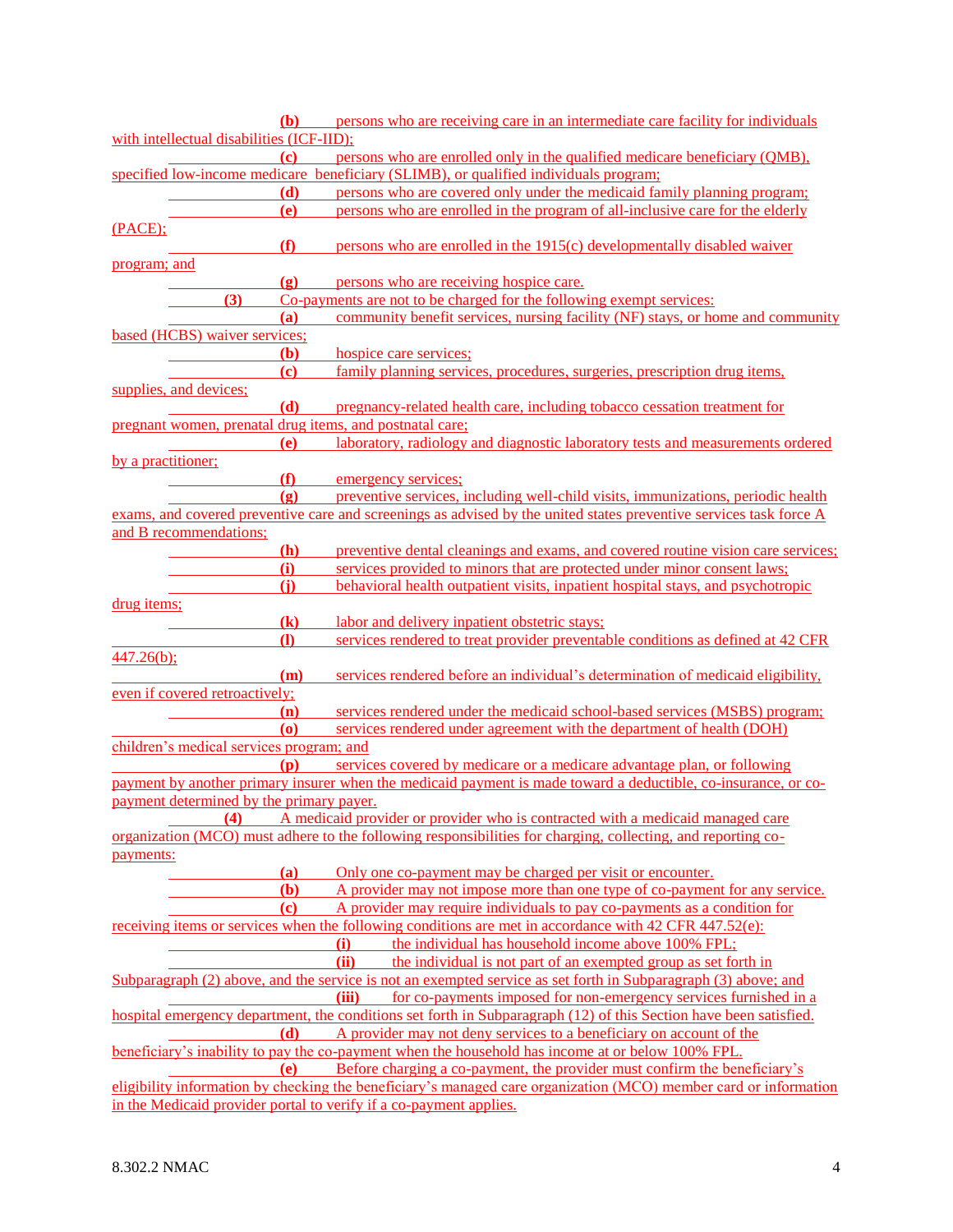**(f)** If a service subject to co-payments is provided, the medicaid beneficiary remains liable for payment of the co-payment amount. The provider must apply the co-payment and may attempt to collect any unpaid charges at the time of service, at a later appointment, or by billing the medicaid beneficiary.

**(g)** A provider is required to report the applicable co-payment amount on the claim form or on the provider's corresponding electronic billing transactions. The co-payment amount is to be reported on the claim, regardless of whether the co-payment was collected.

**(h)** When a co-payment is applied to a service, the provider shall accept the amounts paid by MAD or the amount negotiated with the department's contracted MCO, including the deducted co-payment amount, as payment in full. MAD and its contracted MCOs do not compensate providers for co-payments that are not collected.

**(i)** If a provider has charged co-payments that exceed the aggregate beneficiary household maximum, then the provider must refund any amount collected above the aggregate maximum to the beneficiary. The provider has 10 working days after receiving a notice of overcharged co-payments from MAD or the MCO to refund the co-payment to the beneficiary. Failure to refund an overcharged collected co-payment to the beneficiary may result in a credible allegation of fraud in accordance with 8.351.2 NMAC.

**(5)** Medicaid beneficiary rights and responsibilities:

**(a)** When a co-payment is assessed and charged in accordance with this Section, the beneficiary must make payment at the time of service or make arrangements with the provider to make payment at a later date.

**(b)** Medicaid co-payments incurred by all beneficiaries in the household may not exceed an aggregate limit of five percent of the household's income, as applied on a calendar quarter basis. If the beneficiary has a break in medicaid coverage within the quarter, co-payment accruals toward the household maximum continue to apply during the quarter and do not reset until the following calendar quarter.

**(c)** The beneficiary has the right to request from his or her MCO at any time an accounting of his or her household's accrued co-payment total(s) per quarter.

**(d)** If the beneficiary believes that he or she has met the household limit or disagrees with the MCO's accounting of accrued co-payments, the beneficiary may file an appeal through his or her MCO in accordance with NMAC 8.308.15.

**(e)** If the beneficiary household has been charged co-payments that exceed the aggregate maximum, the beneficiary household has a right to be repaid by the provider for any co-payment(s) collected above the aggregate amount in accordance with Subparagraph (4) above.

**(f)** ISD determines eligibility for most categories of medicaid, in accordance with 8.291.420.8 NMAC. If the beneficiary household disagrees with the household income calculation as determined by ISD, then the beneficiary household may request a fair hearing in accordance with 8.100.970.8 NMAC. The beneficiary household is required to report any change in income or household size to ISD in accordance with 8.291.400.12 NMAC.

**(6)** Responsibilities of the contracted MCOs for administering and tracking co-payments are detailed at NMAC 8.308.14.

**(7)** Co-payments for outpatient office visits:

**(a)** The co-payment for an outpatient office visit is \$5 per visit. This co-payment applies only for other adult group (COE 100) beneficiaries with income above 100% FPL, WDI beneficiaries, and CHIP beneficiaries. Certain beneficiaries are exempt from outpatient office visit co-payments, as defined in Subparagraph (2) above.

**(b**) The outpatient office visit co-payment is charged for non-preventive care outpatient office and clinic visits, hospital outpatient department visits for physician or other practitioner services, non-preventive dental visits, urgent care visits, and outpatient professional therapies. For a single service that requires multiple visits to complete, such as a crown, dentures, or orthodontia, a co-payment is applied only on the date of the initial service. Certain services are exempt from the outpatient office visit co-payment, as defined in Subparagraph (3) above.

**(8)** Co-payments for inpatient hospital stays:

**(a)** The co-payment for an inpatient hospital stay is \$50 for an entire stay. This copayment applies only for other adult group (COE 100) beneficiaries with income above 100% FPL, WDI beneficiaries, and CHIP beneficiaries. Certain beneficiaries are exempt from inpatient hospital stay co-payments, as defined in Subparagraph (2) above.

**(b)** In accordance with Subparagraph (4) above, only one co-payment may be charged per inpatient stay, including when a patient is transferred from one hospital to another hospital. When an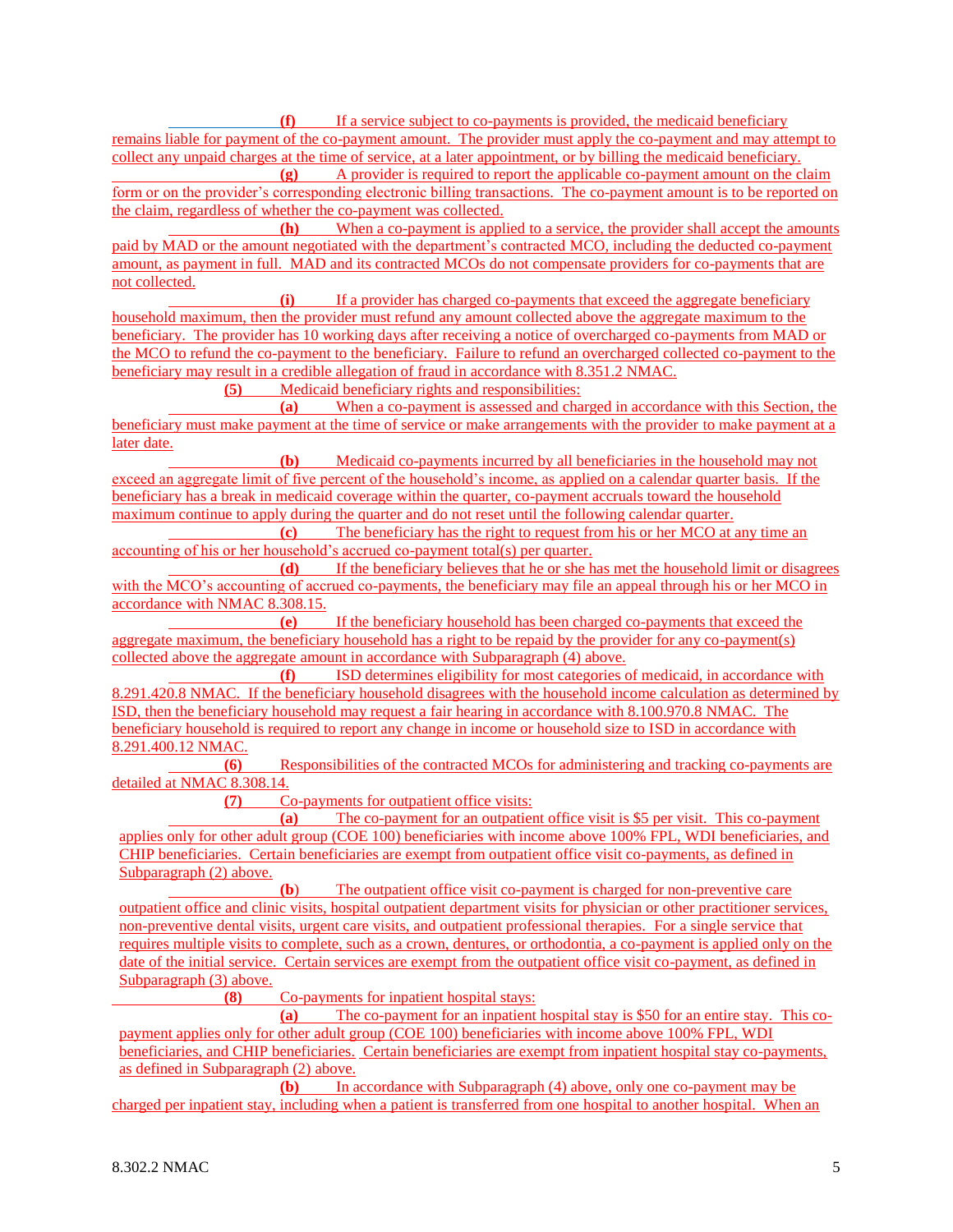inpatient medicaid beneficiary is transferred to another hospital, only the co-payment made to the original hospital is allowed.

**(c)** Certain types of inpatient hospital stays are exempt from co-payments, as defined in Subparagraph (3) above.

**(9)** Co-payments for outpatient surgeries:

**(a)** The co-payment for outpatient surgery is \$50 per primary surgical procedure performed. This co-payment applies only for other adult group (COE 100) beneficiaries with income above 100% FPL, WDI beneficiaries, and CHIP beneficiaries. Certain beneficiaries are exempt from outpatient surgery copayments, as defined in Subparagraph (2) above.

**(b)** The outpatient surgery co-payment is charged for outpatient surgeries performed in office settings, outpatient facilities, and ambulatory surgical centers that are performed separately and distinct from an office clinic or outpatient visit. The co-payment applies only to the primary surgical procedure performed. Certain types of outpatient surgical procedures are exempt from co-payments, as defined in Subparagraph (3) above.

**(10)** Co-payments for prescription drugs, medical equipment, and medical supplies:

**(a)** The co-payment for prescription drugs, medical equipment, and medical supplies is \$2 per prescription, purchased item, or monthly rental. This co-payment applies only for other adult group (COE 100) beneficiaries with income above 100% FPL, WDI beneficiaries, and CHIP beneficiaries. Certain beneficiaries are exempt from the co-payment for prescription drugs, medical equipment, and medical supplies, as defined in Subparagraph (2) above.

**(b)** A prescription drug co-payment is not charged if the higher co-payment for nonpreferred prescription drugs is applied, as described in Subparagraph (11) below. Certain types of prescription drug items, medical equipment, and medical supplies are exempt from co-payments, as defined in Subparagraph (3) above.

**(11)** Co-payments for non-preferred prescription drugs:

**(a)** The co-payment for non-preferred prescription drugs is \$8 per prescription. This co-payment applies to beneficiaries enrolled in any medicaid category of eligibility and at any income level, unless described as exempt in Subparagraph (2) above.

**(b)** A non-preferred prescription drug is a medicaid-covered prescription drug item that is not on the first tier of a preferred drug list (PDL). A name brand drug may be considered preferred in certain circumstances.

**(c)** The co-payment for non-preferred prescription drugs does not apply if the following conditions are met:

**(i)** in the prescriber's estimation, the lower-cost alternative drug item available on the PDL is either less effective for treating the beneficiary's condition or would have more side effects or a higher potential for adverse reactions; and

**(ii)** the prescriber has stated that the non-preferred drug is medically necessary on the prescription and the claim is billed with a "dispense as written" indicator.

**(iii)** In such cases, reimbursement to the pharmacy is based on the appropriate co-payment amount.

**(d)** If there is no medical justification for the use of a non-preferred drug, the copayment is to be assessed by the pharmacy provider.

**(e)** Certain prescription drug items are exempt from the non-preferred prescription drug co-payment:

**(i)** items that are exempt as defined in Subparagraph (3) above, and

**(ii)** legend drugs that are classified as psychotropic drugs for the treatment of behavioral health conditions. Minor tranquilizers, sedatives, hypnotics, and stimulants to treat attention deficit disorders are not considered psychotropic medications for the purpose of this provision.

**(12)** Co-payments for non-emergency use of the hospital emergency department (ED): **(a)** The co-payment for non-emergency use of the hospital ED is \$8 per visit. This co-payment applies to beneficiaries enrolled in any medicaid category of eligibility and at any income level, unless described as exempt in Subparagraph (2) above.

**(b)** Non-emergency care is defined as any health care service provided to evaluate and treat any medical condition such that a prudent layperson possessing an average knowledge of medicine and health determines that immediate unscheduled medical care is not required. If it is determined that the condition is not an emergency and that care could have been provided appropriately elsewhere, and the individual still opts to be treated in the hospital ED, then the individual will be required to pay the co-payment. This process does not limit a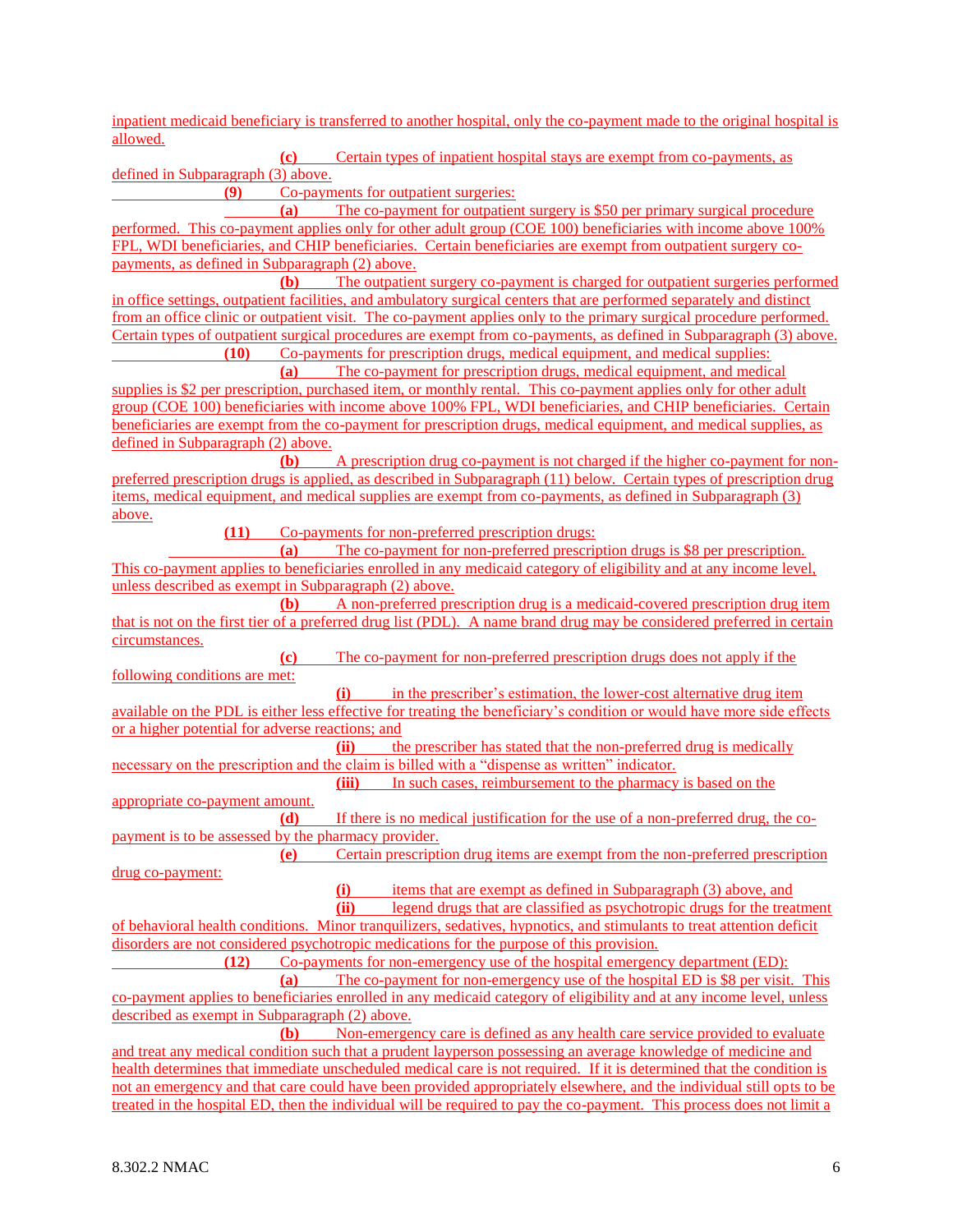hospital's obligations for screening and stabilizing treatment of an emergency medical condition under Section 1867 of the Social Security Act; or modify any obligations under either state or federal standards relating to the application of a prudent-layperson standard for payment or coverage of emergency medical services by MAD or any contracted MCO. **(c)** Before providing non-emergency services and imposing co-payments for such services, the hospital providing care must: **(i)** conduct an appropriate medical screening under 42 CFR 489.24, Subpart G, to determine that the individual does not need emergency services; **(ii)** inform the individual of the amount of his or her co-payment obligation for non-emergency services provided in the ED; **(iii)** provide the individual with the name and location of an available and accessible alternative non-emergency services provider; **(iv)** determine that the alternative provider can provide services to the individual in a timely manner with the imposition of a lesser co-payment or no co-payment if the individual is otherwise exempt from co-payments; and **(v)** provide a referral to coordinate scheduling for treatment by the alternative provider. **(d)** If the beneficiary chooses to receive services from the alternative provider, the co-payment may not be assessed. **(e)** If the beneficiary has been advised of the available alternative provider and of the amount of the co-payment due, and chooses to continue to receive treatment for a non-emergency condition at the hospital ED, the hospital shall assess the co-payment. [MAD has established co-payments for specified groups of eligible recipients and members for specific services. Exemptions and limits apply to the collection of co-payments. **(1) Provider responsibilities for collection of co-payments: (a)** The professional provider is responsible for collecting any applicable copayments due for any outpatient visit or service provided, including a physician, other practitioner, clinic, urgent care, dental, outpatient therapy, or behavioral health session or visit. **(b)** The hospital provider is responsible for collecting any applicable co-payments due for any emergency department (ED) or inpatient services provided. **(i)** In the situation where there has been a non-emergent use of the ED by an eligible recipient or member, the hospital is responsible for determining if there is a co-payment due and, if so, collecting the co-payment. Before assessing a co-payment for non-emergent use of the ED, a hospital must consider the medical needs of the eligible recipient or member to judge whether care is needed immediately or if a short delay in treatment would be medically acceptable and any particular challenges the eligible recipient or member may face in accessing follow-up care, such as leave from employment, child care, ability to receive language assistance services, or accessible care for people with disabilities. **(ii)** Before assessing a co-payment for non-emergent use of the ED, hospitals must first provide the eligible recipient or member with the name and location of an available and accessible provider that can provide the service at lesser or no cost sharing and provide a referral to coordinate scheduling for treatment by an alternative provider. If geographical or other circumstances prevent the hospital from meeting this requirement, the co-payment may not be imposed. If the eligible recipient or member chooses to receive services from the alternative provider, the co-payment may not be assessed. If, after being advised of the available alternative provider and of the amount of the co-payment due, the eligible recipient or member chooses to continue to receive treatment for a non-emergent condition at the hospital's ED, the hospital shall then assess and collect the co-payment. **(c)** The pharmacy is responsible for collecting any co-payments due for drug items dispensed. **(i)** When a brand name drug is prescribed, the co-payment for unnecessary use of a brand name drug does not apply when the brand name drug is medically necessary because the available therapeutically equivalent generic alternative would be less effective for treating the eligible recipient or member's condition, would have more side effects, or a higher potential for adverse reactions exists. If there is no medical justification for the use of the brand name drug, the co-payment for unnecessary use of a brand name drug applies and is collected by the pharmacy. **(ii)** If the prescriber has stated that the brand name drug is medically necessary on the prescription and the claim is billed with a dispense as written indicator, the co-payment cannot be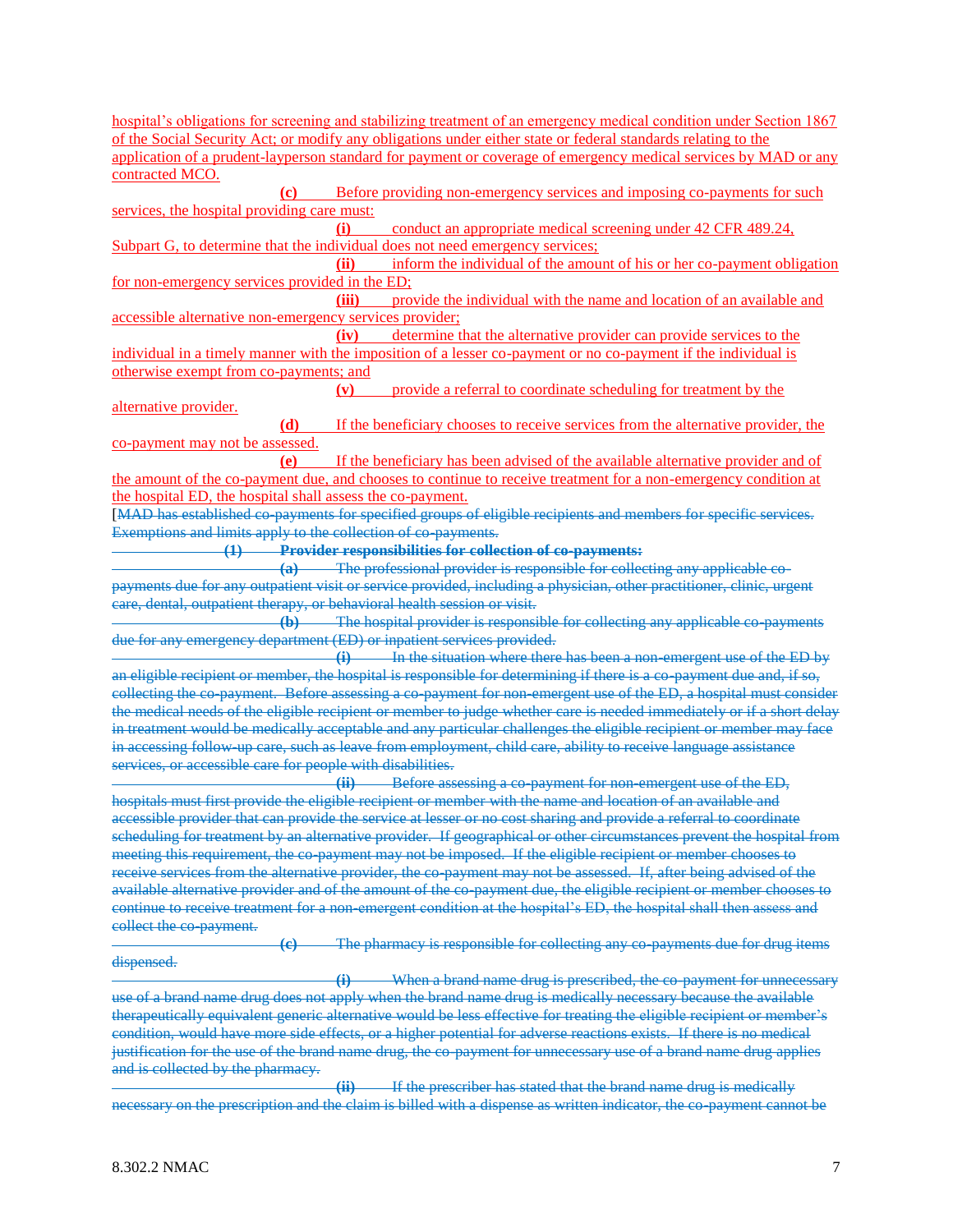applied unless the pharmacy ascertains that the reason for the brand name drug is something other than the medical necessity. This co-payment does not apply to psychotropic drugs. Minor tranquilizers, sedatives, hypnotics and stimulants to treat attention deficit disorders are not considered psychotropic medications for the purpose of this provision.

**(d)** The provider may not deny covered care or services to an eligible recipient or member because of the eligible recipient or member's inability to pay the co-payment amount at the time of service. The eligible recipient or member remains liable for the co-payment. The provider may attempt to collect the copayment amount at a later appointment or by billing the eligible recipient or member.

**(e)** After an eligible recipient or member's assistance unit has reached the maximum out-of-pocket cost sharing limit (five percent of the eligible recipient or member's family's income, calculated on a quarterly basis), a provider shall reimburse any co-payments that it has collected from the eligible recipient or member in excess of the maximum out-of-pocket cost sharing limit. This includes anytime a provider receives a remittance advice indicating that the co-payment was not deducted from the reimbursement.

**(f)** A provider is required to report the co-payment amount charged on the CMS-1500, UB, or pharmacy claim form or their corresponding electronic billing transactions.

**(g)** When a co-payment is applied to a claim, a provider shall accept the amounts paid by MAD or the MCO plus the applicable co-payment as payment in full.

(h) A provider may not impose more than one type of cost sharing for any service. **(2) Provider to understand the application of co-payments:** The provider is responsible for understanding and applying the rules for co-payment including when to contact the payer to determine if a copayment is applicable for the service for the specific eligible recipient or member.

**(a)** Co-payments are not applied when one or more of the following conditions are met:

**(i)** the service is a medicare claim or medicare advantage claim, or follows other insurer payment, so the payment is therefore toward a deductible, co-insurance, or co-payment determined by the primary payer;

**(ii)** the eligible recipient or member is a native American;

**(iii)** the service is rendered by an Indian health service (IHS), tribal 638, or urban Indian facility regardless of the race of the eligible recipient or member;

|                                                               | (11)         | the service is for an eligible recipient enrolled in hospice;                 |
|---------------------------------------------------------------|--------------|-------------------------------------------------------------------------------|
|                                                               | $\mathbf{u}$ |                                                                               |
|                                                               |              | the recipient is under age $21$ and has only presumptive elimibility ( $DF$ ) |
|                                                               |              | THE TUESDICAL IS GROUP USE 21 and has only presumptive englosing (1 L)        |
| at the time of cervice:<br><del>at the thne of service.</del> |              |                                                                               |

**(vi)** the maximum family out-of-pocket cost sharing limit has been reached; **(vii)** the service was rendered prior to any eligibility being established including when eligibility is retroactively established to the time period of the service;

**(viii)** the eligible recipient or member is in foster care or has an adoption category of eligibility;

**(ix)** the eligible recipient or member resides in a nursing facility or a facility for individuals with intellectual disabilities (IID), has a level of care determination or nursing facility care, or other residential care, or for community benefits, or for a home and community-based services waiver;

**(x)** the service is not for a MAP category of eligibility such as the department of health children's medical services program;

**(xi)** the service is a provider preventable condition or is solely to treat a provider preventable condition; or

**(xii)** the eligible recipient, member or service is exempt from co-payment as otherwise described in these rules.

**(b)** Other than a co-payment for non-emergent use of the ED or for unnecessary use of a brand name drug, co-payments are not applied when the services are one of the following:

**(i)** family planning services, procedures drugs, supplies, or devices;

**(ii)** preventive services (well child checks, vaccines, preventive dental cleanings/exams, periodic health exams) unless treatment is rendered; or

**(iii)** prenatal and postpartum care and deliveries, and prenatal drug items. **(c)** Unnecessary use of a brand named drug: the unnecessary utilization of a brand

name drug means using a brand name drug that is not on the first tier of a preferred drug list (PDL) instead of an alternative lesser expensive drug item that is on the first tier of a PDL, unless in the prescriber's estimation, the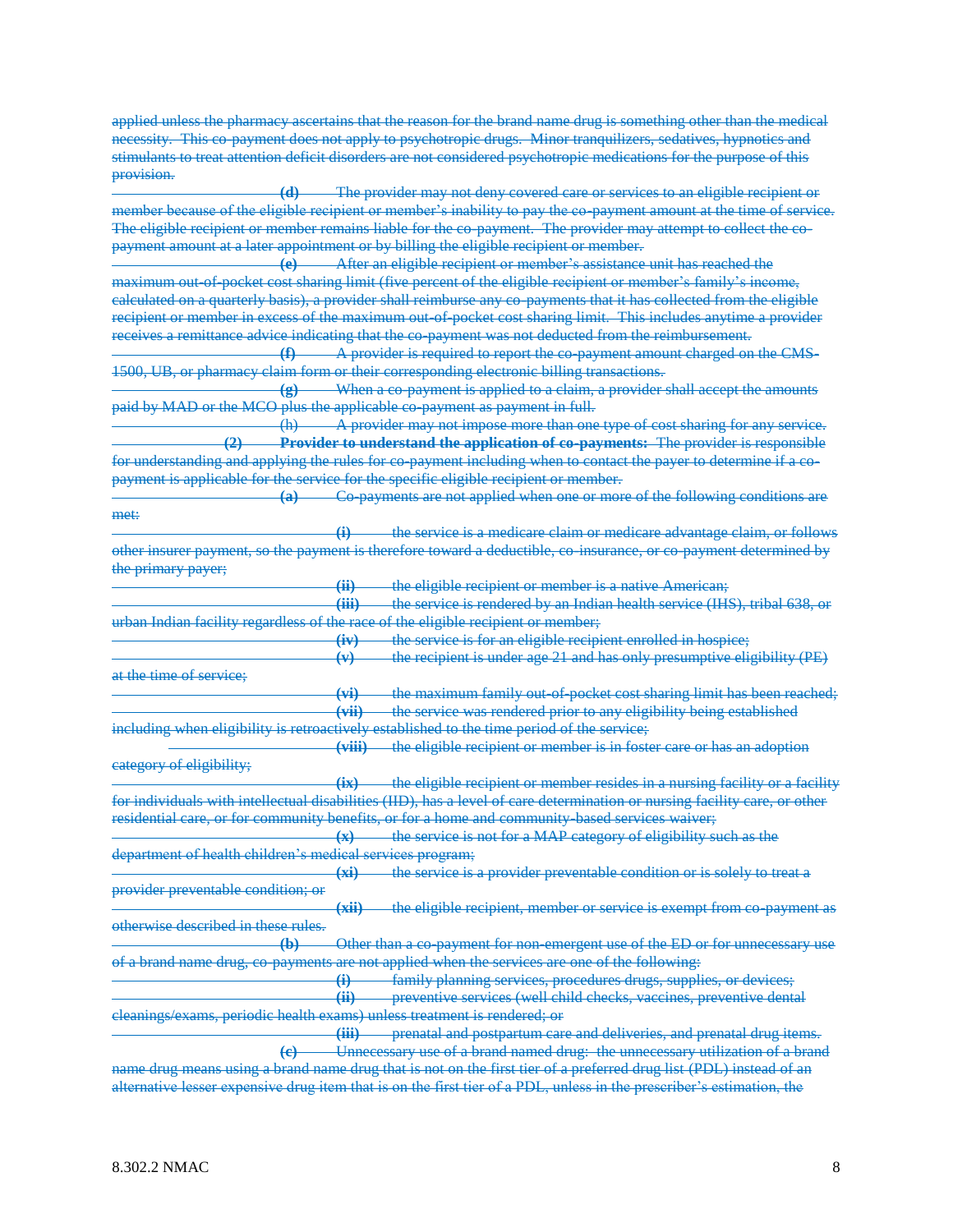alternative drug item available on the PDL would be less effective for treating the eligible recipient's condition, or would likely have more side effects or a higher potential for adverse reactions for the eligible recipient.

**(i)** If in the prescriber's estimation, the alternative drug item available on the PDL is either less effective for treating the eligible recipient's condition, or would have more side effects or higher potential for adverse reactions, the cop-payment is not applied.

**(ii)** If the prescriber has stated the brand name is medically necessary and therefore the claim is billed with a dispense as written indicator, the co-payment is not applied unless the reason for the brand being medically necessary is something other than the generic form is anticipated to have more side effects or adverse reactions, or would be less effective in treating the eligible recipient.

**(iii)** The unnecessary utilization of a brand name drug shall not apply to legend drugs that are classified as psychotropic drugs for the treatment of behavioral health conditions. Minor tranquilizers, sedatives, hypnotics and stimulants to treat attention deficit disorders are not considered psychotropic medications for the purpose of this provision.

**(d)** Unnecessary use of the ED: the unnecessary utilization of an ED is when an eligible recipient presents to an emergency room for service when the condition of the eligible recipient is not an emergency medical condition and the hospital determines the condition does not require emergency treatment after considering the medical presentation of the eligible recipient, the age of the eligible recipient, alternative providers that may be available in the community at the specific time of day, and other relevant factors. The co-payment is assessed when the eligible recipient is told that the condition does not require emergency treatment and the eligible recipient still choses to continue with the treatment in the ED. A hospital provider must determine the eligible recipient is using the ED for a non-emergent service and apply co-payments to non-emergent use of the ED according to the definition as stated in this paragraph.

**(3) Payment of claims with applicable co-payment:**

**(a)** Payment to the provider will be reduced by the amount of an eligible recipient or member's applicable cost sharing obligation, regardless of whether the provider has collected the payment. [unless the uncollected co-payment is for non-emergent use of the ED.

**(b)** A provider may not adopt a policy of waiving all MAD co-payments or use such a policy to promote his or her practice.

**(4) Children's health insurance program (CHIP) co-payment requirement:** Eligible recipients or members whose benefits are determined using criteria for CHIP are identified by their category of eligibility. The following co-payments apply to CHIP eligible recipients or members: **(a)** \$2 per prescription; applies to prescription and non-prescription drug items

unless the co-payment for unnecessary drug utilization is assessed;

**(b)** \$5 per outpatient visit, including physician or other practitioner visits, therapy sessions, and behavioral health service sessions;

**(c)** \$5 per dental visit, unless all the services are preventive services; and

**(d)** \$25 per inpatient hospital admission unless the hospital is receiving the eligible recipient or member as a transfer from another hospital.

**(e)** \$3 per prescription applies for unnecessary use of a brand name drug, unless the drug item is a brand name psychotropic drug in which case the co-payment does not apply; and **(f)** \$8 for non-emergent use of the ED.

**(5) Working disabled individual's copayment requirements (WDI):** Eligible recipients

or members whose benefits are determined using criteria for WDI are identified by their category of eligibility. The following co-payments apply to WDI eligible recipients or members:

**(a)** \$3 per prescription; applies to prescription and non-prescription drug items unless the co-payment for unnecessary drug utilization is assessed;

**(b)** \$7 per outpatient visit, including physician or other practitioner visits, therapy sessions, and behavioral health service sessions;

**(c)** \$7 per dental visit, unless all the services are preventive services;

**(d)** \$30 per inpatient hospital admission unless the hospital is receiving the eligible recipient or member as a transfer from another hospital;

**(e)** \$3 per prescription applies for unnecessary use of a brand name drug, unless the drug item is a brand name psychotropic drug in which case the co-payment does not apply; and

**(f)** \$8 for non-emergent use of the ED.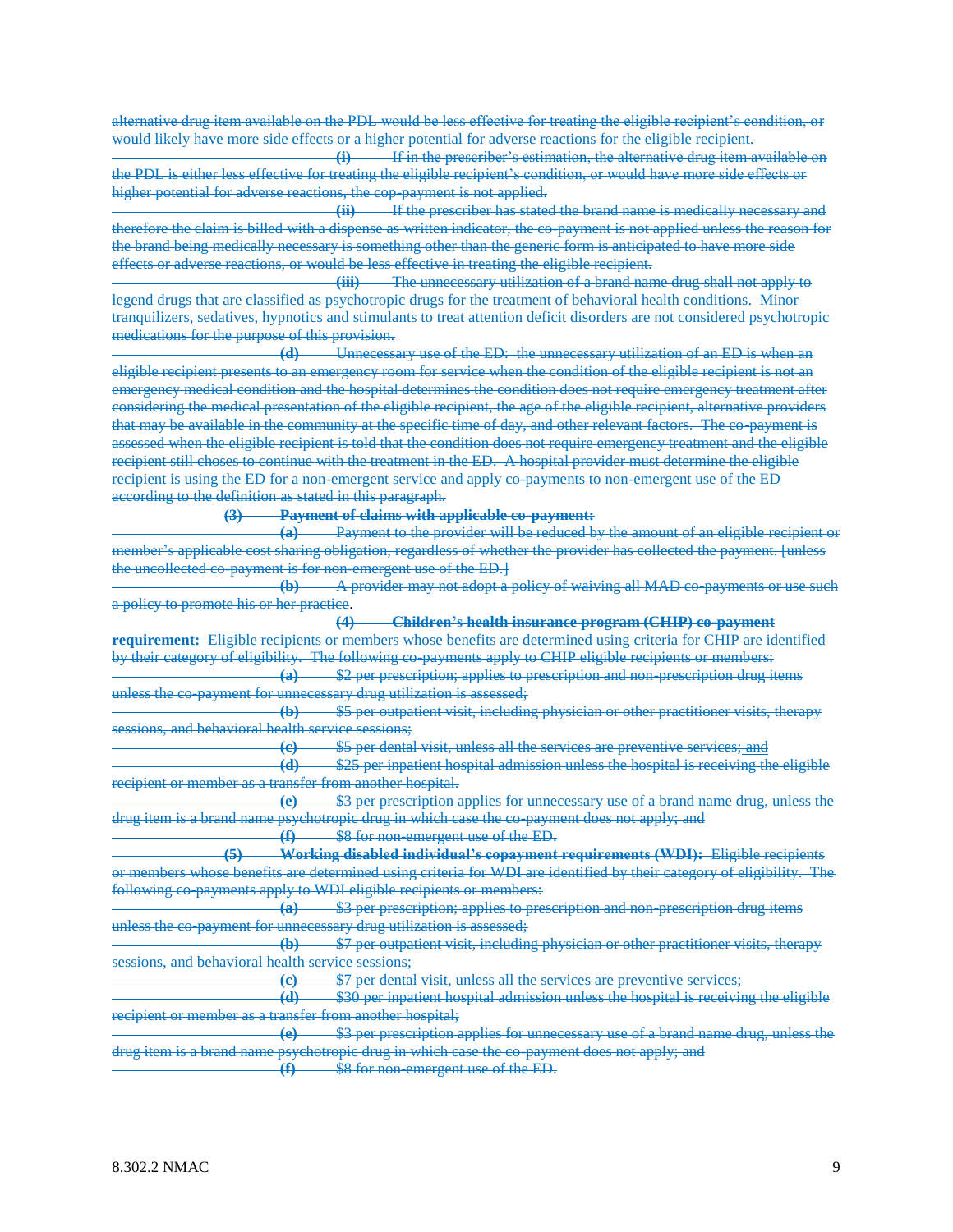**(6) All other MAD eligible recipients and members:** Providers shall charge the following co-payment amounts on other MAP eligible recipients or members only in the event of a non-emergent use of the ED or unnecessary uses of a brand name drug. No other co-payments apply.

**(a)** \$8 for non-emergent use of the ED;

**(b)** \$3 per prescription for the unnecessary use of a brand name drug;

**(c)** unless the co-payment is for non-emergent use of the ED and the unnecessary use of a brand name drug, the co-payment does not apply to services meeting the definition at section 1932(b)(2) of the Social Security Act and 42 CFR section 438.114 [a]); and

**(d)** The co-payment for non-emergent use of the ED and for unnecessary use of a brand name drug does not apply to conditions described in Paragraph (2), Subsection G of this section.]

**H. Billing state gross receipts tax:** For providers subject and registered to pay, gross receipts tax, the provider may include gross receipt tax in the billed amount when the tax applies to the item or service. The provider may only bill tax to the extent the tax is also charged to the general public. A provider may not include gross receipts tax in the billed amount when the provider is not obligated to pay gross receipts tax to the state. [8.302.2.10 NMAC - Rp, 8.302.2.10 NMAC, xx-xx-17]

# **8.302.2.11 BILLING AND CLAIMS FILING LIMITATIONS:**

**A.** Claims must be received within the MAD filing limits as determined by the date of receipt by MAD or its selected claims processing contractor.

**(1)** Claims for services must be received within 90 calendar days of the date of service unless an alternative filing limit is stated within this section.

**(2)** Inpatient hospital and other inpatient facility claims must be received within 90 calendar days of the date of the eligible recipient or member's discharge, transfer, or otherwise leaving the facility.

**(3)** When the provider can document that a claim was filed with another primary payer including medicare, a HSD contracted MCO, medicare replacement plans, or another insurer, the claim must be received within 90 calendar days of the date the other payer paid or denied the claim as reported on the explanation of benefits or remittance advice of the other payer, not to exceed 210 calendar days from the date of service. It is the provider's responsibility to submit the claim to another primary payer within a sufficient timeframe to reasonably allow the primary payer to complete the processing of the claim and also meet the MAD timely filing limit. Denials by the primary payer due to the provider not meeting administrative requirements in filing the claim must be appealed by the provider to the primary payer. MAD only considers payment for a claim denied by the other primary payer when under the primary payer's plan the eligible recipient or member is not eligible, the diagnosis, service or item is not within the scope of the benefits, benefits are exhausted, pre-existing conditions are not covered, or out-of-pocket expenses or the deductibles have not been met. MAD will evaluate a claim for further payment including payment toward a deductible, co-insurance, co-payment or other patient responsibility. Claims for payment towards a deductible, co-insurance, co-payment or other patient responsibility also must be received within 90 calendar days of the date of the other payer's payment, not to exceed 210 calendar days from the date of service.

**(4)** For an eligible recipient or member for whom MAD benefits were not established at the time of service but retroactive eligibility has subsequently been established, claims must be received within 90 calendar days of the date the eligibility was added to the eligibility record of MAD or its selected claims processing contractor.

**(5)** For a provider of services not enrolled as a MAD provider at the time the services were rendered, including a provider that is in the process of purchasing an enrolled MAD provider entity such as a practice or facility, claims must be received within 90 calendar days of the date the provider is notified of the MAD approval of the PPA, not to exceed 210 calendar days from the date of service. It is the provider's responsibility to submit a PPA within a sufficient timeframe to allow completion of the provider enrollment process and submission of the claim within the MAD timely filing limit.

**(6)** For claims that were originally paid by a HSD contracted MCO from which the capitation payment is recouped resulting in recoupment of a provider's claim by the MCO, the claim must be received within 90 calendar days of the recoupment from the provider.

**(7)** For claims that were originally paid by MAD or its selected claims processing contractor and subsequently recouped by MAD or its selected claims processing contractor due to certain claims conflicts such as overlapping duplicate claims, a corrected claim subsequently submitted by the provider must be received within 90 calendar days of the recoupment.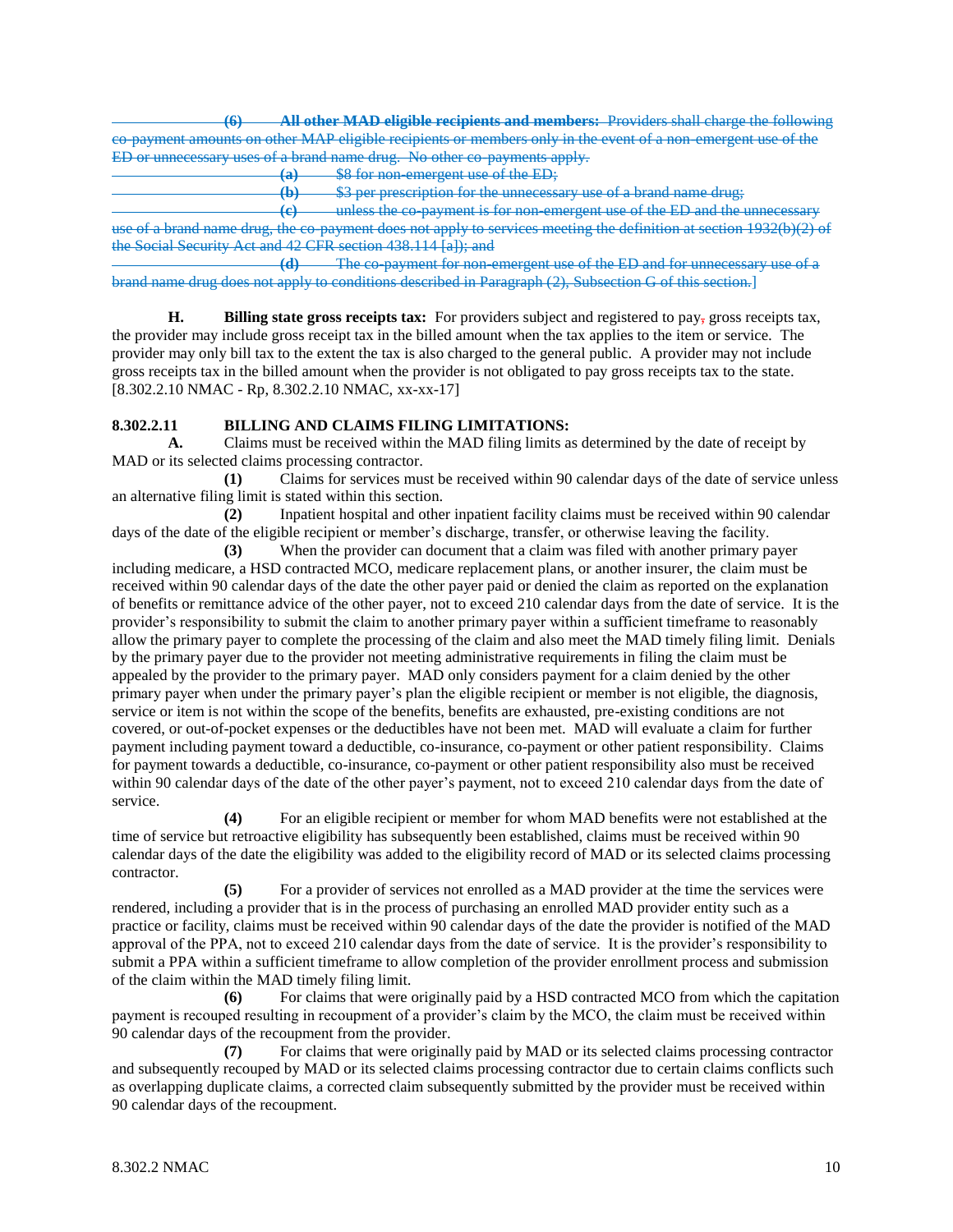**B.** The provider is responsible for submitting the claim timely, for tracking the status of the claim and determining the need to resubmit the claim.

**(1)** Filing limits are not waived by MAD due to the providers inadequate understanding of the filing limit requirements or insufficient staff to file the claim timely or failure to track pending claims, returns, denials, and payments in order to resubmit the claim or request an adjustment within the specified timely filing limitation.

**(2)** A provider must follow up on claims that have been transmitted electronically or hard copy in sufficient time to resubmit a claim within the filing limit in the event that a claim is not received by MAD or its selected claims processing contractor. It is the provider's responsibility to re-file an apparently missing claim within the applicable filing limit.

**(3)** In the event the provider's claim or part of the claim is returned, denied, or paid at an incorrect amount, the provider must resubmit the claim or an adjustment request within 90 calendar days of the date of the return, denial or payment of an incorrect amount, that was submitted in the initial timely filing period. This additional 90 calendar day period is a one-time grace period following the return, denial or mis-payment for a claim that was filed in the initial timely filing period and is based on the remittance advice date or return notice. Additional 90 calendar day grace periods are not allowed. However, within the 90 calendar day grace period the provider may continue to resubmit the claim or adjustment requests until the 90 calendar day grace period has expired.

**(4)** Adjustments to claims for which the provider feels additional payment is due, or for which the provider desires to change information previously submitted on the claim, the claim or adjustment request with any necessary explanations must be received by MAD or its selected claims processing contractor with the provider using a MAD-approved adjustment format and supplying all necessary information to process the claim within the one-time 90 calendar day allowed grace period.

**C.** The eligible recipient, member or his or her authorized representative is responsible for notifying the provider of MAP eligibility or pending eligibility and when retroactive MAP eligibility is received. When any provider including an enrolled provider, a non-enrolled provider, a MCO provider, and an out-of-network provider is informed of a recipient's MAP eligibility, the circumstances under which an eligible recipient, member or his or her authorized representative can be billed by the provider are limited.

**(1)** When the provider is unwilling to accept the eligible recipient as a (FFS) eligible recipient or a MCO member, the provider must provide the eligible recipient, member or his or her authorized representative written notification that they have the right to seek treatment with another provider that does accept a FFS eligible recipient or a MCO member. It is the provider's responsibility to have the eligible recipient, member or his or her authorized representative receive and sign a statement that they are aware the proposed service may be covered by MAD if rendered by an approved MAD or MCO provider and that by authorizing a non-approved provider to render the service, they agree to be held financially responsible for any payment to that provider. A provider may only bill or accept payment for services from an eligible recipient, member or his or her authorized representative if all the following requirements are satisfied:

**(a)** The eligible recipient, member or his or her authorized representative is advised by the provider before services are furnished that he or she does not accept patients whose medical services are paid for by MAD.

**(b)** The eligible recipient, member or his or her authorized representative is advised by the provider regarding the necessity, options, and the estimated charges for the service, and of the option of going to a provider who accepts MAD payment.

**(2)** The eligible recipient or member is financially responsible for payment if a provider's claims are denied because of the eligible recipient, member or his or her authorized representative's failure to notify the provider of established eligibility or retroactive eligibility in a timely manner sufficient to allow the provider to meet the filing limit for the claim.

**(3)** When a provider is informed of MAP eligibility or pending eligibility prior to rendering a benefit, the provider cannot bill the eligible recipient, member or his or her authorized representative for the benefit even if the claim is denied by MAD or its selected claims processing contractor unless the denial is due to the recipient not being eligible for the MAP category of eligibility or the benefit, or item is not a MAD benefit. In order to bill the eligible recipient or member for an item or benefit that is not a MAD benefit, prior to rendering the benefit or providing the item the provider must inform the eligible recipient, member or his or her authorized representative the benefit is not covered by MAD and obtain a signed statement from the eligible recipient, member or his or her authorized representative acknowledging such notice. It is the provider's responsibility to understand or confirm the eligible recipient or member's MAD benefits and to inform the eligible recipient, member or his or her authorized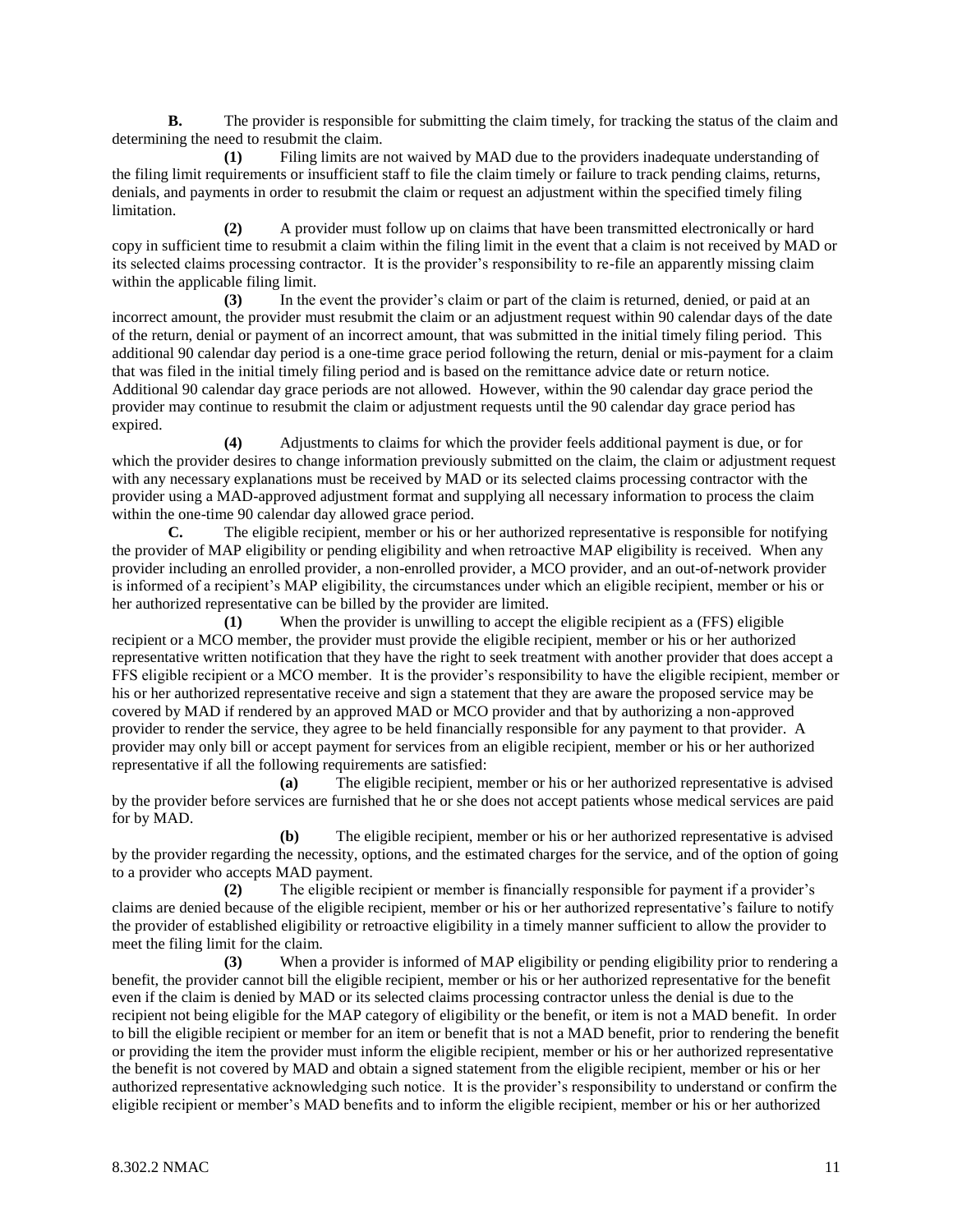representative when the benefit is not a MAD benefit and to inform the eligible recipient, member or his or her authorized representative.

**(4)** The provider must accept MAD payment as payment in full and cannot bill a remaining balance to the eligible recipient, member or his or her authorized representative other than a MAD allowed copayment [copayment], coinsurance or deductible.

**(5)** If the provider claim is denied, the provider cannot use a statement signed by the eligible recipient, member or his or her authorized representative to accept responsibility for payment unless such billing is allowed by MAD rules. It is the responsibility of the provider to meet the MAD program requirements for timely filing and other administrative requirements, to provide information to MAD or its selected claims processing contractor regarding payment issues on a claim, and to accept the decision of MAD or its selected claims processing contractor for a claim. The eligible recipient, member or his or her authorized representative does not become financially responsible when the provider has failed to meet the timely filing and other administrative requirements in filing a claim. The eligible recipient, member or his or her authorized representative does not become financially responsible for payment for services or items solely because MAD or its selected claims processing contractor denies payment for a claim.

**(6)** When a provider has been informed of MAP eligibility or pending eligibility of a recipient, the provider cannot turn an account over to collections or to any other entity intending to collect from the eligible recipient, member or his or her authorized representative. If a provider has turned an account over for collection, it is the provider's responsibility to retrieve that account from the collection agency and to accept the decision on payment of the claim by MAD or its selected claims processing contractor and to notify the eligible recipient or member.

**D.** The filing limit does not apply to overpayments or money being returned to MAD or its selected claims processing contractor.

**(1)** If a provider receives payment from another source, such as any insurance plan, or other responsible third party, after receiving payment from MAD, an amount equal to the lower of either the insurance payment or the amount paid through MAD must be remitted to MAD or its selected claims processing contractor third party liability unit, properly identifying the claim to which the refund applies.

**(2)** For claims for which an over-payment was made to the provider, the provider must return the overpayment to MAD or its selected claims processing contractor. For more details see 8.351.2 NMAC. The timely filing provisions for payments and adjustments to claims do not apply when the provider is attempting to return an overpayment.

**E.** MAD or its selected claims processing contractor may waive the filing limit requirement in the following situations:

**(1)** An error or delay on the part of MAD or its selected claims processing contractor prevented the claim from being filed correctly within the filing limit period. In considering waiver of a filing limit for a claim for this situation, MAD or its selected claims processing contractor will consider the efforts made by the provider to initially file the claim in a timely manner and the follow up efforts made to secure payment in a timely manner from the other payer.

**(2)** The claim was filed within the filing limit period but the claim is being reprocessed or adjusted for issues not related to the filing limit.

**(3)** The claim could not be filed timely by the provider because another payer or responsible party could not or did not process the claim timely or provide other information necessary to file the claim timely. In considering a waiver of the filing limit for a claim for this situation, MAD or its selected claims processing contractor will consider the efforts made by the provider to initially file the claim and to follow up on the payment from another payer or responsible party in order to attempt to meet the MAD filing limit.

**(4)** An eligible recipient or member for whom MAP or medicare eligibility was established by hearing, appeal, or court order. In considering a waiver of the filing limit for a claim for this situation, MAD or its selected claims processing contractor will consider the efforts made by the provider to file the claim timely after the hearing or court decision.

**(5)** The claim is being reprocessed by MAD or its selected claims processing contractor for issues not related to the provider's submission of the claim. These circumstances may include when MAD is implementing retroactive price changes, or reprocessing the claim for accounting purposes.

**(6)** The claim was originally paid but recouped by another primary payer. In considering a waiver of the filing limit for a claim for this situation, MAD or its selected claims processing contractor will consider the efforts made by the provider to file the claim timely after the recoupment.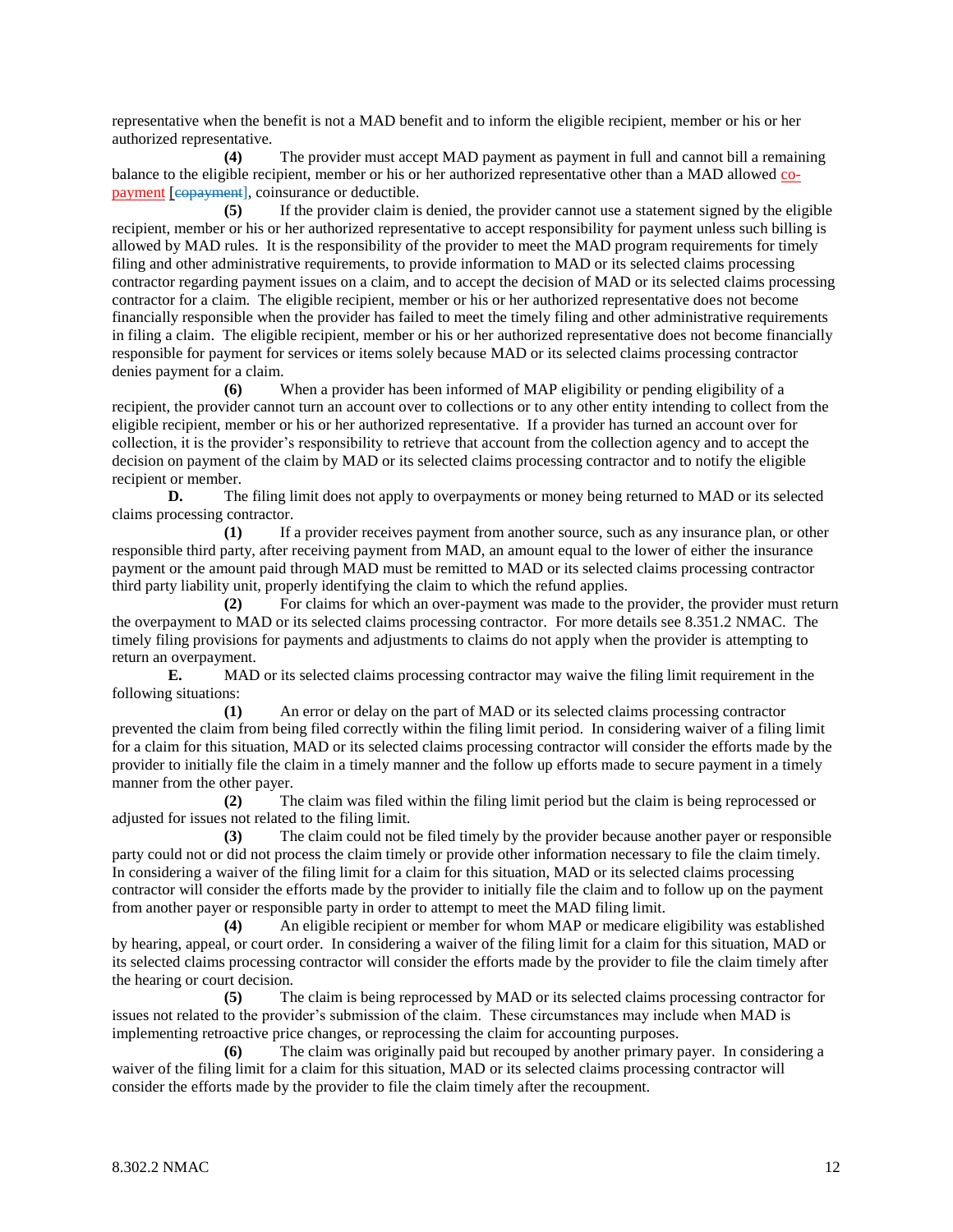**(7)** The claim is from a federal IHS facility operating within HHS which is responsible for native American health care or is a PL 93-638 tribally operated hospital and clinic which must be finalized within two years of the date of service.

**(8)** The claim is from a MAD school-based service program when providing services to an a eligible recipient or member through an individualized education plan or an individualized family service plan to which an initial filing limit of 90 calendar days is applied.

**F.** MAD is jointly funded through state and federal sources. Claims will not be processed when the federal standards are not met, thereby precluding federal financial participation in payment of the claim.

**G.** A provider may not bill an eligible recipient, member or his or her authorized representative for a service or item when a claim is denied due to provider error in filing the claim or failing to meet the timely filing requirements. It is the provider's responsibility to understand or verify the specific MAP category of eligibility in which an eligible recipient or member is enrolled, the covered or non-covered status of a service or item, the need for prior authorization for a service or item, and to bill the claim correctly and supply required documentation. The eligible recipient, member or his or her authorized representative cannot be billed by the provider when a claim is denied because these administrative requirements have not been met.

**(1)** The provider cannot bill the eligible recipient, member or his or her authorized representative for a service or item in the event of a denial of the claim unless the denial is due to the recipient not being eligible for the MAD service; or if the service is not a MAD benefit, prior to rendering the service the provider informed the eligible recipient, member or his or her authorized representative that the specific service is not covered by MAD and obtained a signed statement from the eligible recipient, member or his or her authorized representative acknowledging such.

**(2)** The provider cannot bill the eligible recipient, member or his or her authorized representative for the service in the event that a payment is recouped by another primary payer and MAD or its selected claims processing contractor determines that the claim will not be reimbursed by MAD or its selected claims processing contractor.

**(3)** The provider cannot turn an account over to collections or to any other factor intending to collect from the eligible recipient, member or his or her authorized representative. If a provider has turned an account over to a collection agency, it is the provider's responsibility to retrieve that account back from the collection agency and to accept the decision on payment of the claim by MAD or its selected claims processing contractor.

**(4)** The provider cannot bill the eligible recipient, or member or his or her authorized representative for office tasks such as billing claims, checking eligibility, making referrals calls, in the form of either routine charges or as penalties including missed appointments, failure to cancel an appointment, failure to show eligibility card or similar charges unless specifically allowed by MAD rules.

**H.** When documentation is required to show the provider met applicable filing limits, the date a claim is received by MAD or its selected claims processing contractor will be documented by the date on the claim transaction control number (TCN) as assigned by MAD or its selected claims processing contractor. Documentation of timely filing when another third party payer, including medicare, is involved will be accepted as documented on explanation of benefits payment dates and reason codes from the third party. Documentation may be required to be submitted with the claim.

[8.302.2.11 NMAC - Rp, 8.302.2.11 NMAC, xx-xx-17]

**8.302.2.12 BILLING FOR DUAL-ELIGIBLE MEDICAID RECIPIENTS:** To receive payment for services furnished to an eligible recipient or member who is also entitled to medicare, a provider must first bill the appropriate medicare payer. The medicare payer pays the medicare covered portion of the bill. After medicare payment, MAD pays the amount the medicare payer determines is owed for co-payments [ $\epsilon$ opayments], coinsurance and deductibles, subject to MAD reimbursement limitations. If a medically necessary service is excluded from medicare and it is a MAD covered benefit, MAD will pay for service. When the medicare payment amount exceeds the amount that MAD would have allowed for the service, no further payment is made for the coinsurance, deductible, or co-payment [e<del>opayment</del>]. The claim is considered paid in full. The provider may not collect any remaining portion of the medicare coinsurance, deductible, or co-payment [copayment] from the eligible recipient or their authorized representative. For behavioral health professional services for which medicare part B applies to a "psych reduction" to the provider payment and increases the eligible recipient or member coinsurance rate, medicare coinsurance and deductible amounts are paid at an amount that allows the provider to receive 80 percent of the medicare allowed amount even if such amount exceeds the MAD allowed amount for the service. A provider must accept assignment on medicare claims for MAD eligible recipients and members. A provider who chooses not to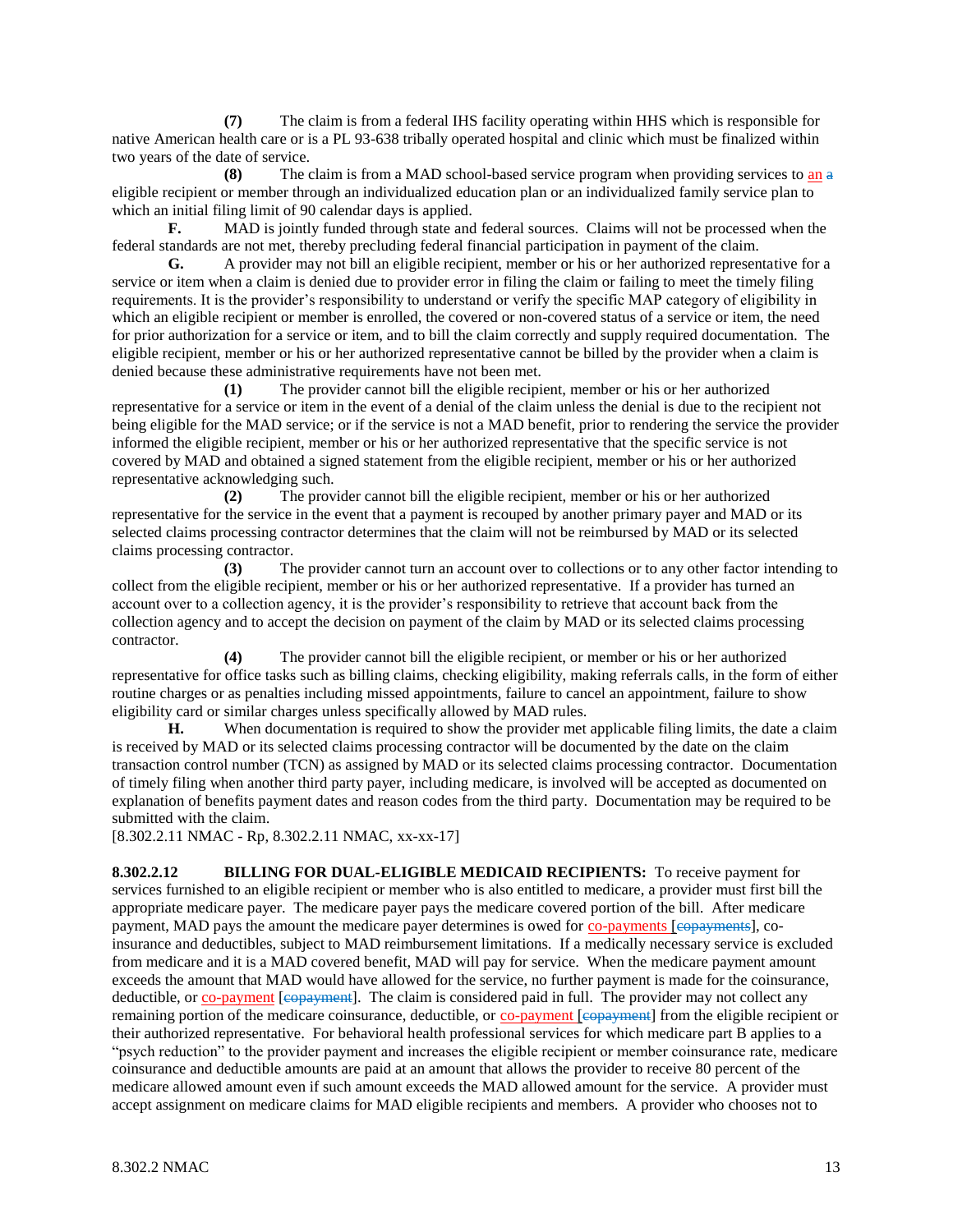participate in medicare or accept assignment on a medicare claim must inform the MAD eligible recipient, member or his or her authorized representative that the provider is not a medicare provider or will not accept assignment; and because of those provider choices, MAD cannot pay for the service. Additionally, the provider must inform the eligible recipient, member or his or her authorized representative of the estimated amount for which the eligible recipient or member will be responsible, that service is available from other providers who will accept assignment on a medicare claim, and identify an alternative provider to whom the eligible recipient or member may seek services. The provider cannot bill a dually eligible MAP recipient or member for a service that medicare cannot pay because the provider chooses not to participate in medicare, or which MAD cannot pay because the provider chooses not to accept assignment on a claim, without the expressed consent of the eligible recipient, member or his or her authorized representative even when the medicare eligibility is established retro-actively and covers the date of service.

**A. Claim crossover:** If there is sufficient information for medicare to identify an individual as an [a] eligible recipient or member, medicare may send payment information directly to the MAD claims processing contractor in a form known as a "cross-over claim". In all cases where claims fail to crossover automatically to MAD, a provider must bill the appropriate MAD claims processing contractor directly, supplying the medicare payment and medicare "explanation of benefits" (EOB) information and meet the MAD filing limit.

**B. Medicare replacement plan or other health maintenance organization (HMO) plan:** When an  $[a]$  eligible recipient or member belongs to a medicare replacement plan or HMO, MAD pays the amount the payer determines is owed for co-payment [copayment], coinsurance or deductible, subject to MAD reimbursement limitations. When the payer payment amount exceeds the amount that MAD would have allowed for the service, no further payment is made for the co-payment [copayment], coinsurance or deductible. The claim is considered paid in full. The provider may not collect any remaining portion of the payer co-payment-[eopayment], coinsurance or deductible from the eligible recipient, member or his or her authorized representative. For behavioral health services for which medicare part B applies to a "psych reduction" to the provider payment and increases the eligible recipient or member coinsurance rate, medicare coinsurance and deductible amounts are paid at the amount that allows the provider to receive up to 80 percent of the payer amount allowed even if the amount exceeds the MAD allowed amount for the services.

**C.** All other HMO and medicare replacement plan requirements, including provider network restrictions must be met for MAD to make payment on a claim. [8.302.2.12 NMAC - Rp, 8.302.2.12 NMAC, xx-xx-17]

**8.302.2.13 BILLING FOR CONTRACTED SERVICES:** MAD only makes payment to a provider who actually rendered the services. However, in the following instances a MAD provider can bill and be paid for covered contracted services.

**A.** A provider is reimbursed at encounter rates or other all-inclusive rates that may have some contracted services built into those rates. These providers include NF, ICF-IDD, residential treatment centers, a group home, a hospice agency, a federally qualified health center, a rural health clinic, and an IHS or tribal 638 facility.

**B.** A practitioner group, a clinic, an institutional professional component, and providers of professional services may bill for services furnished by practitioners under contract when the provider applications are approved by MAD, and the following apply:

**(1)** the MAD provider participation applications are completed by the billing entity and the practitioner rendering the service or in their employ; and

**(2)** the practitioner is listed as the rendering provider on the claim form.

**C.** Transportation providers may bill for contracted personnel, equipment or vehicles.

**D.** A provider may bill MAD directly for contracted services for the construction or assembly of equipment or prosthetic devices, construction of dental devices and prosthetics, hearing and vision prosthesis, orthotics, and repairs, when:

**(1)** the provider customarily uses the dental laboratory, optical supplier, hearing aid supplier, prosthetic or orthotic supplier equipment dealer, or manufacturer to do work; and

**(2)** the contractor doing the work does not qualify as an eligible provider in his or her own

**E.** For all other contracted services not specified above, written prior approval must be obtained from MAD or its designee before the provision of services.

**F. Billing rates for contracted services:** All services provided by a contractor and billed through a participating MAD provider must be billed at a rate based on direct and indirect costs, plus a reasonable

right.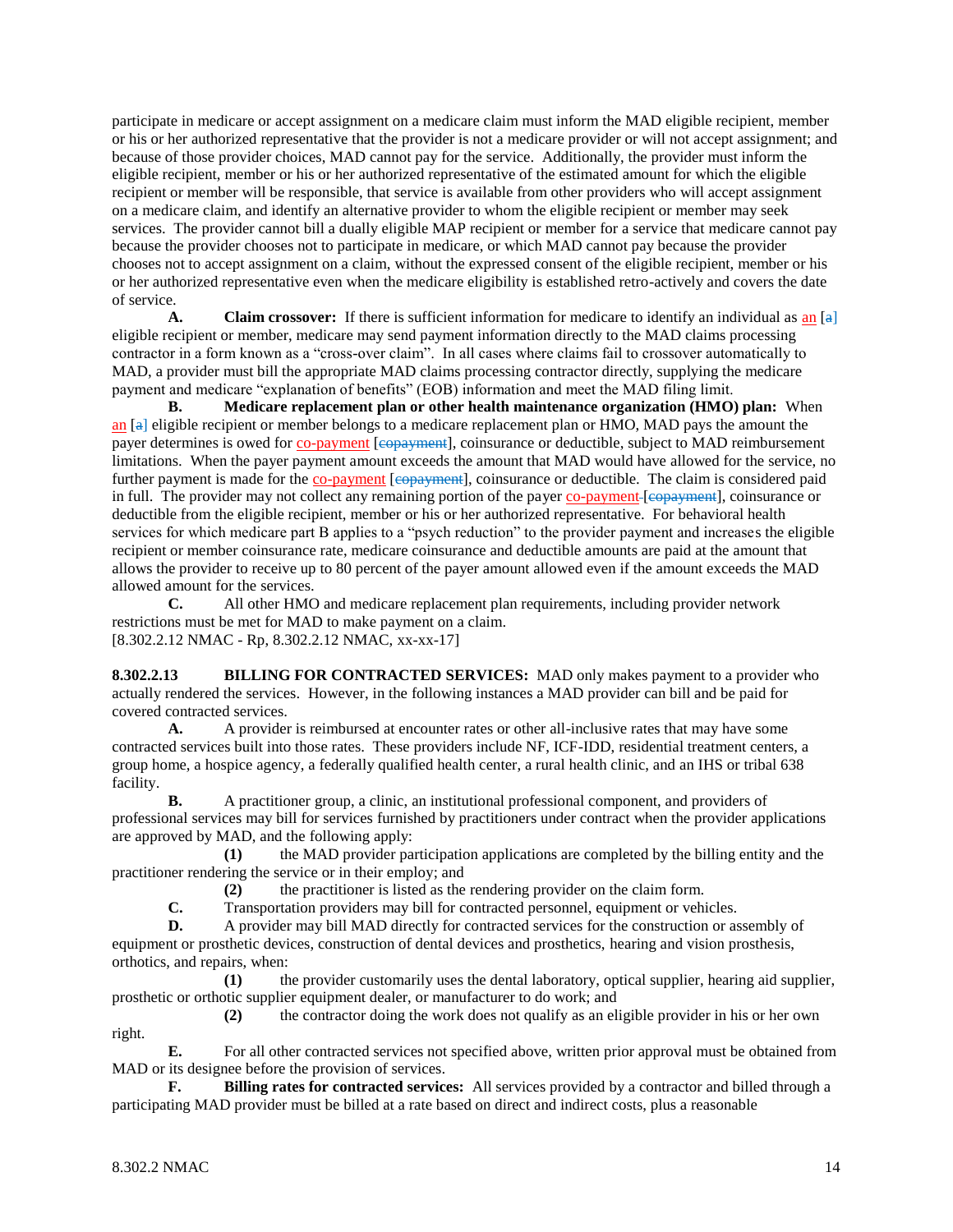administrative charge. The billing provider must ensure all MAD requirements are met by the contractor furnishing the service, including prior approval requirements, if applicable. Reimbursement for contracted services is included in the fee paid to the provider. For example, the amount paid to a dentist for a crown includes the dentist's work fitting the crown and the dental lab fees for making the crown.

**G. Recipient freedom of choice:** A provider cannot enter into contracts that are used to restrict an eligible recipient or member's freedom of choice. Some restrictions to this freedom of choice may apply to the purchases of medical devices and laboratory and radiology tests, and transportation [42 CFR Section 431.54(e)], or for providers whose enrollment is under a moratorium as identified or approved by the secretary of the federal HHS or by CMS.

[8.302.2.13 NMAC - Rp, 8.302.2.13 NMAC, xx-xx-17]

# **8.302.2.14 BILLING AND PAYMENT LIMITATIONS:**

**A. Payment not allowed:** MAD does not pay factors either directly or by power of attorney (42 CFR Section 447.10(h)). A factor is an individual or an organization, such as a collection agency or service bureau.

**B. No reimbursement for the discharge day:** An institutional or other residential provider, such as a NF, a hospital, an ICF-IID, and a provider of treatment foster care services are reimbursed for services furnished to an eligible recipient or member on the day of admission but are not reimbursed for services furnished on day of discharge.

**C. No payment made for wrong services:** A provider shall not bill MAD for:

- **(1)** services provided to the wrong patient;
- **(2)** a service performed on the wrong body part of an eligible recipient or member; and
- **(3)** an incorrect procedure performed on an eligible recipient or member.

**D. Payments for acquired conditions:** MAD may deny or limit payment on claims for services to treat an eligible recipient or member for a condition acquired during the course of a facility stay or in the rendering of other services.

[8.302.2.14 NMAC - Rp, 8.302.2.14 NMAC, xx-xx-17]

**8.302.2.15 INTEREST RATES ON COST SETTLEMENTS:** MAD charges interest on overpayments and pays interest on underpayments as a result of year-end cost settlements, unless waived.

**A. Interest periods:** Interest accrues from the date of the final determination of costs or from a date required by a subsequent administrative reversal. Interest is charged on the overpayment balance or paid on the underpayment balance for each 30 calendar day period that payment is delayed.

**(1)** For purposes of this provision, a final determination is considered to occur when:

**(a)** MAD, the MAD selected claims processing contractor, or the MAD audit contractor makes a written demand for payment or a written determination of underpayment; or

**(b)** a cost report which was filed in a timely manner indicates that an amount is due MAD and the amount due is not included with the report.

**(2)** The date of final determination for an additional overpayment or underpayment, as determined by the MAD audit contractor, is considered to occur if any of the previously mentioned events occur.

**(3)** The date of final determination for an unfiled cost report occurs the day after the date the cost report was due. A single extension of time not to exceed 30 calendar days is granted for good cause. A written request for the time extension must be received and approved by MAD before the cost report due date. When the cost report is filed, a second final determination date is calculated based on the occurrence of either of the aforementioned events.

**B. Interest rates:** The interest rate on overpayments and underpayments is based on the prevailing rate specified in bulletins issued under article 8020.20 of the treasury fiscal requirement manual. When a provider signs a repayment agreement with MAD for an overpayment, the following provisions apply:

**(1)** the rate of interest specified in the agreement is binding unless a default in the agreement occurs; or

**(2)** the rate of interest on the balance may change to the prevailing rate if the provider or supplier defaults on an installment and the prevailing rate in effect on the date the installment becomes overdue is higher than the rate specified in the agreement.

**C. Accrual of interest:** Even though a filed cost report does not show an overpayment, interest begins to accrue on the date of final determination, if MAD, the MAD audit contractor, or the MAD selected claims processing contractor determines that providers have been overpaid.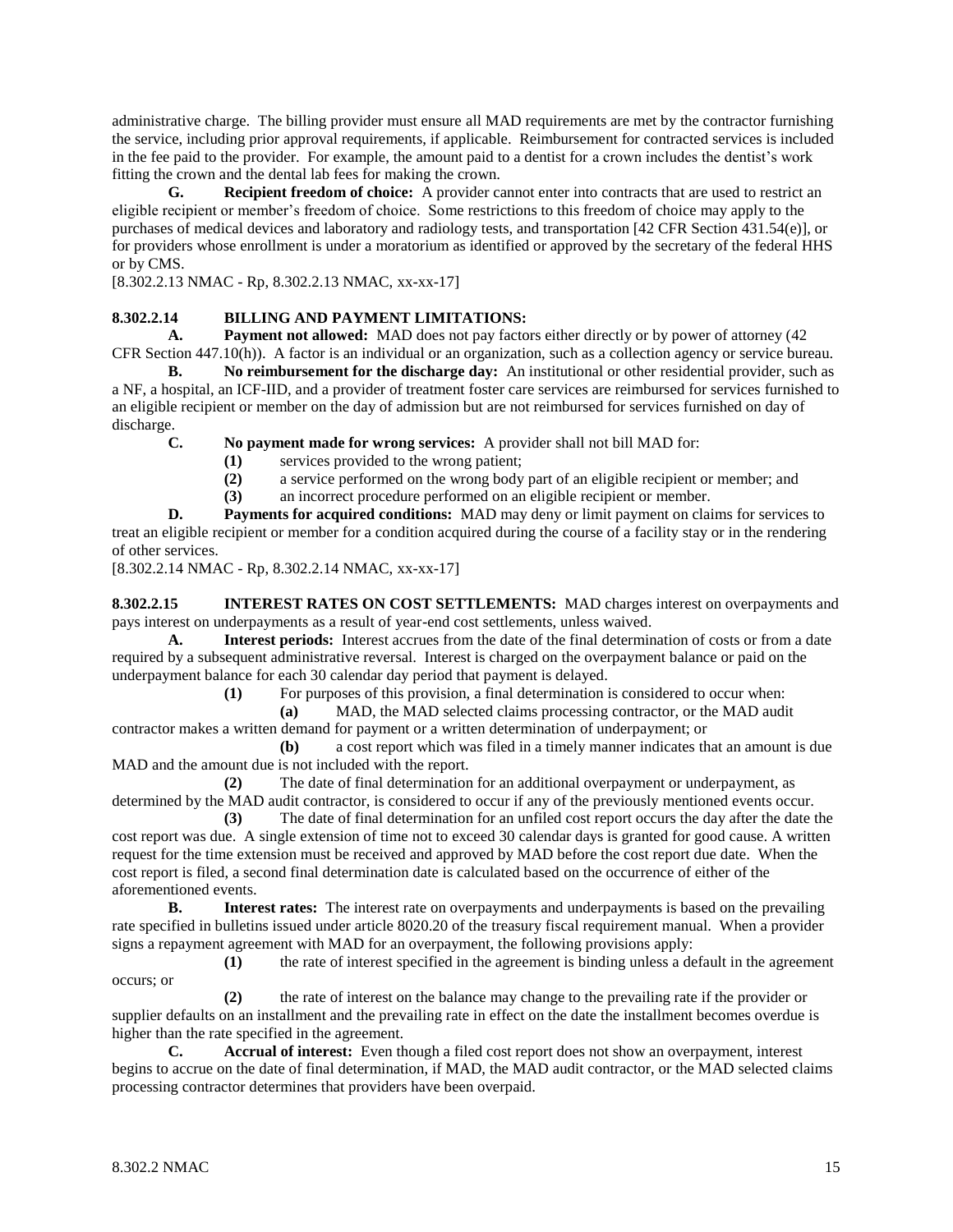**(1)** Interest continues to accrue during administrative or judicial appeals and until final disposition of claims.

**(2)** If a cost report is filed which indicates that an amount is due MAD, interest on the amount due accrues from the date the cost report is filed unless:

**(a)** the full payment on the amount due accompanies the cost report; or

**(b)** the provider and the MAD audit contractor agree in advance to liquidate the overpayment through a reduction in interim payments over the next 30 calendar day period.

**(3)** If the MAD audit contractor determines that a further overpayment exists, interest accrues from the date of final determination.

**(4)** If the cost report is not filed, interest accrues from the day following the date the report was due, plus a single extension of time not to exceed 30 calendar days if granted for good cause, until the time the cost report is filed. Written requests for time extensions must be received for approval by MAD before cost reports due dates.

**(5)** Interest accrues on an underpayment owed by MAD to a provider beginning 30 calendar days from the date of MAD's notification of the underpayment by the MAD audit contractor.

**D. Interest charge waivers:** MAD may waive the interest charges when:

**(1)** the overpayment is liquidated within 30 calendar days from the date of the final

determination; or

and

**(2)** MAD determines that the administrative cost of collection exceeds the interest charges; interest is not waived for the period of time during which cost reports are due but remain unfiled for more than 30 calendar days.

**E. Interest charges with installment or partial payments:** If an overpayment is repaid in installments or recouped by withholding from several payments due to a billing provider, the amounts are applied in the following manner:

**(1)** each payment or recoupment is applied first to accrued interest and then to the principle;

**(2)** after each payment or recoupment, interest accrues on the remaining unpaid balance; if an overpayment or an underpayment determination is reversed following an administrative hearing, appropriate adjustments are made on the overpayment or underpayment and the amount of interest charged.

**F. Allowable interest cost:** Allowable interest cost is the necessary and proper interest on both current and capital indebtedness. An interest cost is not allowable if it is one of the following:

**(1)** an interest assessment on a determined overpayment; or

**(2)** interest on funds borrowed to repay an overpayment; following an administrative review and favorable provider decision, interest paid on funds borrowed to repay an overpayment or the interest assessed on an overpayment becomes an allowable cost.

[8.302.2.15 NMAC - Rp, 8.302.2.15 NMAC, xx-xx-17]

### **HISTORY OF 8.302.2 NMAC:**

**Pre-NMAC History:** The material in this part was derived from that previously filed with the State Records Center:

SP-004.1902, Methods and Standards of Establishing Payment Rates - Other Types of Care, filed 3-5-81.

SP-004.2000, Section 4, General Program Administration Direct Payments to Certain Recipients for Physician's or Dentist's Services, filed 3-5-81.

SP-004.2100, Section 4, General Program Administration Prohibition Against Reassignment of Provider Claims, filed 3-5-81.

SP-006.0100, Section 6, Financial Administration Fiscal Policies and Accountability, filed 3-5-81.

SP-006.0200, Section 6, Financial Administration Cost Allocation, filed 3-5-81.

SP-006.0300, Section 6, Financial Administration State Financial Participation, filed 3-5-81.

SP-004.1905, Definition of Timely Payment Requirement for the State of New Mexico, filed 6-10-81.

ISD 304.1000, Provider Reimbursement Responsibility, filed 1-7-80.

ISD 304.1000, Provider Reimbursement Responsibility, filed 9-9-81.

ISD 304.2000, Recipient Reimbursement Responsibility, filed 1-9-80.

ISD 304.3000, Reimbursement Limitations, filed 1-7-80.

ISD 304.3000, Reimbursement Limitations, filed 9-9-81.

ISD 304.3000, Reimbursement Limitations, filed 12-17-85.

ISD 304.4000, Billing Limitations, filed 1-7-80.